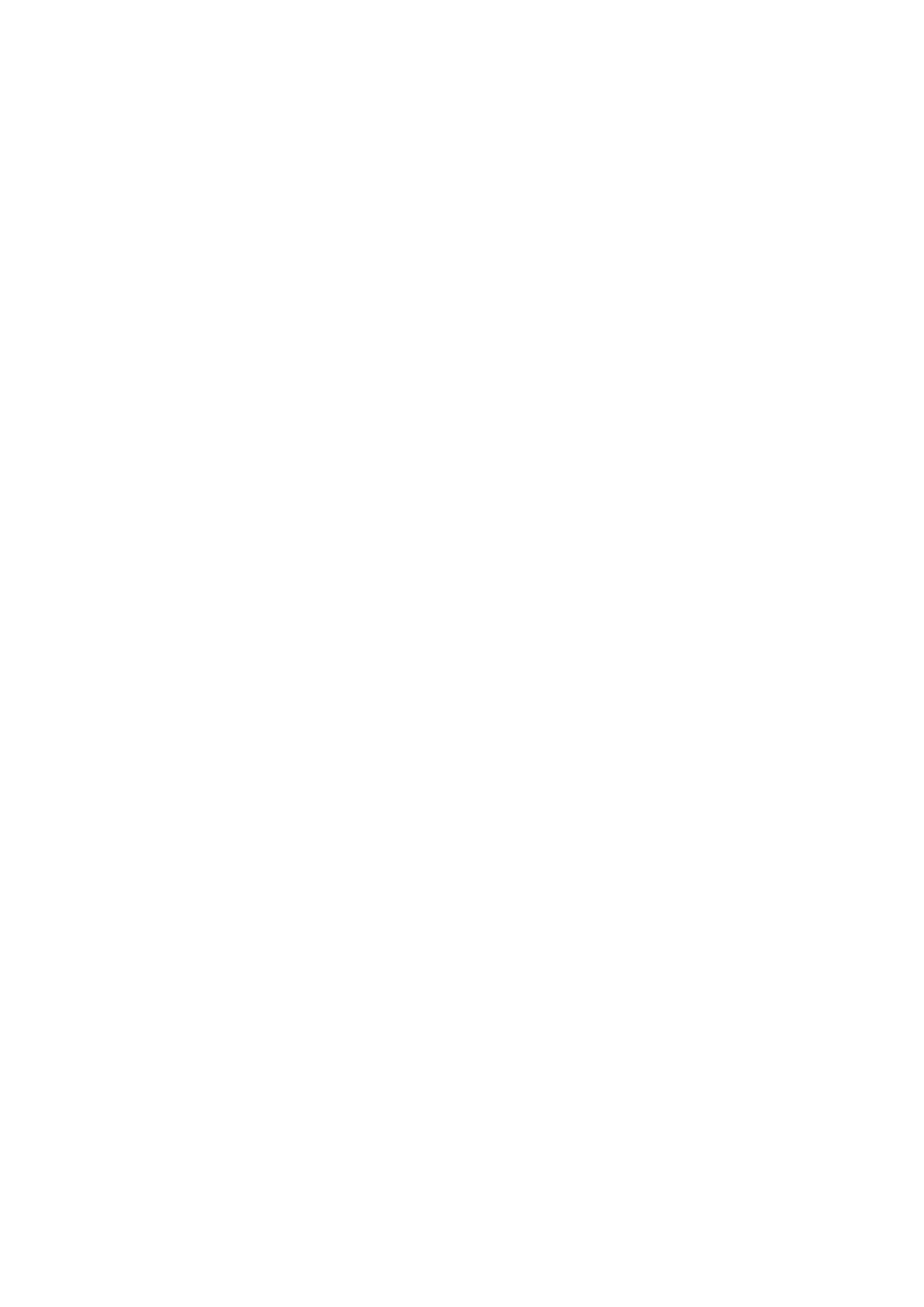# **Contents**

| Element 1:        |            |  |  |
|-------------------|------------|--|--|
|                   | 1.1        |  |  |
|                   | 1.2        |  |  |
| <b>Element 2:</b> |            |  |  |
|                   | 2.1        |  |  |
|                   | 2.2        |  |  |
|                   | 2.3<br>2.4 |  |  |
|                   | 2.5        |  |  |
|                   |            |  |  |
| Element 3:        | 3.1        |  |  |
|                   | 3.2        |  |  |
|                   | 3.3        |  |  |
|                   | 3.4        |  |  |
| Element 4:        |            |  |  |
|                   | 4.1        |  |  |
|                   | 4.2        |  |  |
|                   | 4.3        |  |  |
|                   | 4.4        |  |  |
|                   | 4.5        |  |  |
| Element 5:        |            |  |  |
|                   | 5.1<br>5.2 |  |  |
|                   | 5.3        |  |  |
|                   | 5.4        |  |  |
| Element 6:        |            |  |  |
|                   | 6.1        |  |  |
|                   | 6.2        |  |  |
|                   | 6.3        |  |  |
|                   | 6.4        |  |  |
|                   | 6.5        |  |  |
|                   | 6.6<br>6.7 |  |  |
|                   | 6.8        |  |  |
|                   | 6.9        |  |  |
|                   | 6.10       |  |  |
| Element 7:        |            |  |  |
|                   | 7.1        |  |  |
|                   | 7.2        |  |  |
|                   | 7.3        |  |  |
|                   | 7.4        |  |  |
|                   | 7.5<br>7.6 |  |  |
|                   |            |  |  |
|                   |            |  |  |
| Element 1:        |            |  |  |
|                   | 11<br>1.2  |  |  |
|                   | 1.3        |  |  |
|                   | 1.4        |  |  |
|                   |            |  |  |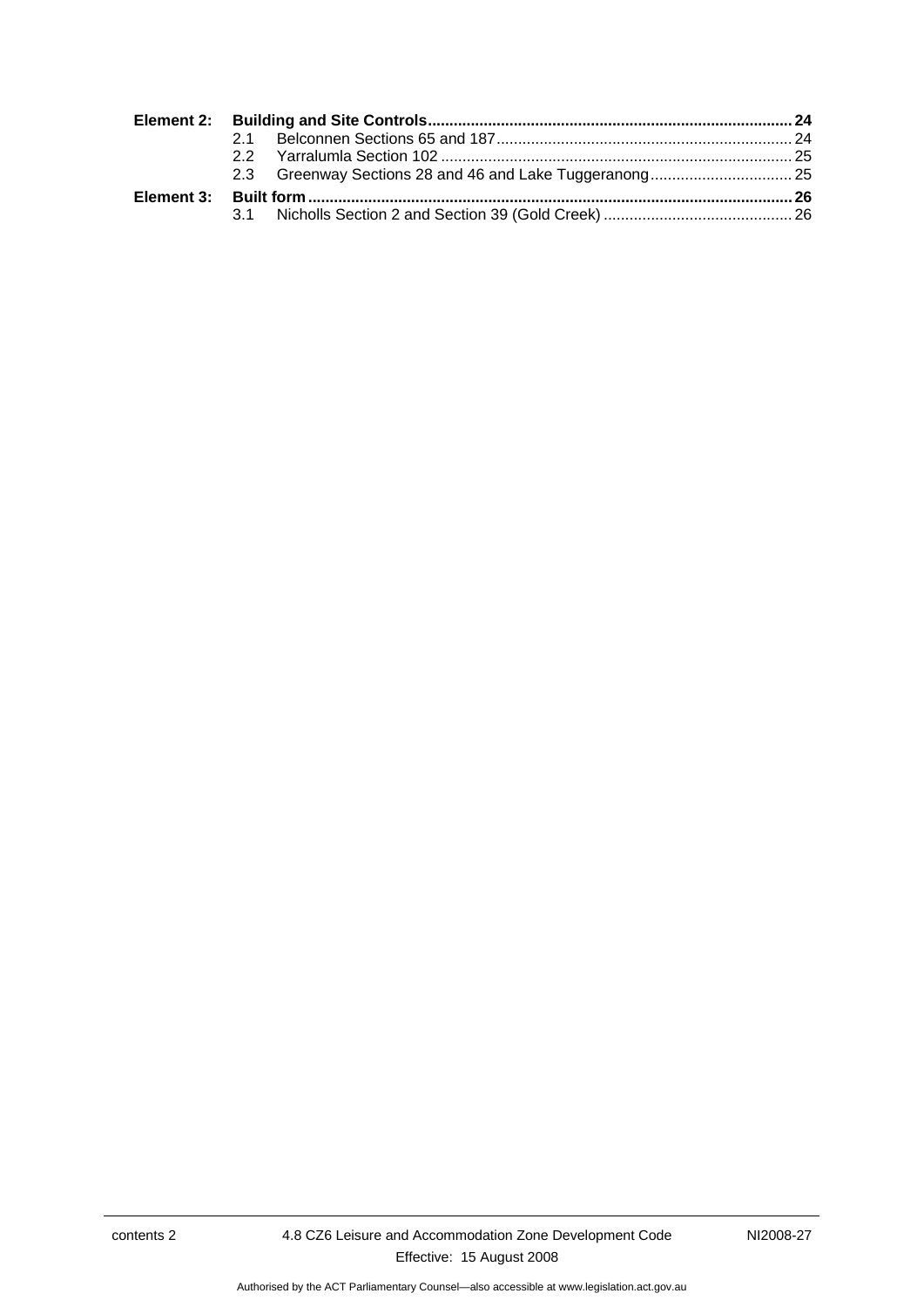# <span id="page-4-0"></span>**Introduction**

#### **Application of this code**

The CZ6 Leisure and Accommodation Zone Precinct Code applies to development within the all areas zoned CZ6. This code is intended to ensure that the type and form of development within the Zone is responsive and sympathetic to the character, or proposed character, of the locality.

The CZ6 Zone provides for Residential Use in specific locations (refer CZ6 Leisure and Accommodation Zone Development Table). Additional requirements for Residential Use in these areas are included in the Residential Zones Development Code. For multi unit housing refer to part C (5) of the Multi Unit Housing Development Code. For single dwelling housing refer to the relevant provisions in the Single Dwelling Housing Development Code.

# **Purpose of codes**

Codes provide additional planning, design and environmental controls to support the zone objectives and assessable uses in the Development Tables.

The Codes are used by the Authority to assess development applications. The Codes therefore also provide guidance to intending applicants in designing their developments and preparing their development applications.

Each Code's controls are expressed as either **rules**, which are generally quantitative, or as qualitative **criteria**.

- Proposals in the **code track** must comply with all rules relevant to the development.
- Proposals in the **merit track** and **impact track** have the option to comply with the rules or criteria, unless the rule is mandatory. Where it is proposed to meet the criteria, the onus is on the applicant to demonstrate, by supporting plans and written documentation, that the proposed development satisfies the criteria and therefore the intent of the element.
- Proposals in the **impact track** also have the option to justify any non-compliance with the rules and the criteria, unless the rule is mandatory. Where it is proposed to not meet the rules and the criteria, the onus is on the applicant to justify the non-compliance by demonstrating that the proposed development is consistent with the relevant principles of the Statement of Strategic Directions. Supporting plans and written documentation, providing consideration of the relevant Intents of the Code and the Zone objectives*,* are to accompany the development application.

#### **Structure of codes**

The CZ6 Leisure and Accommodation Zone Precinct Code is divided into two Parts:

**Part A – General Development Controls** provide general controls that are applicable to all development within the CZ6 Accommodation and Leisure Zone

**Part B – Site Specific Controls** provide any additional specific controls for particular areas or sites. Care is needed to check whether any specific controls apply to individual sites.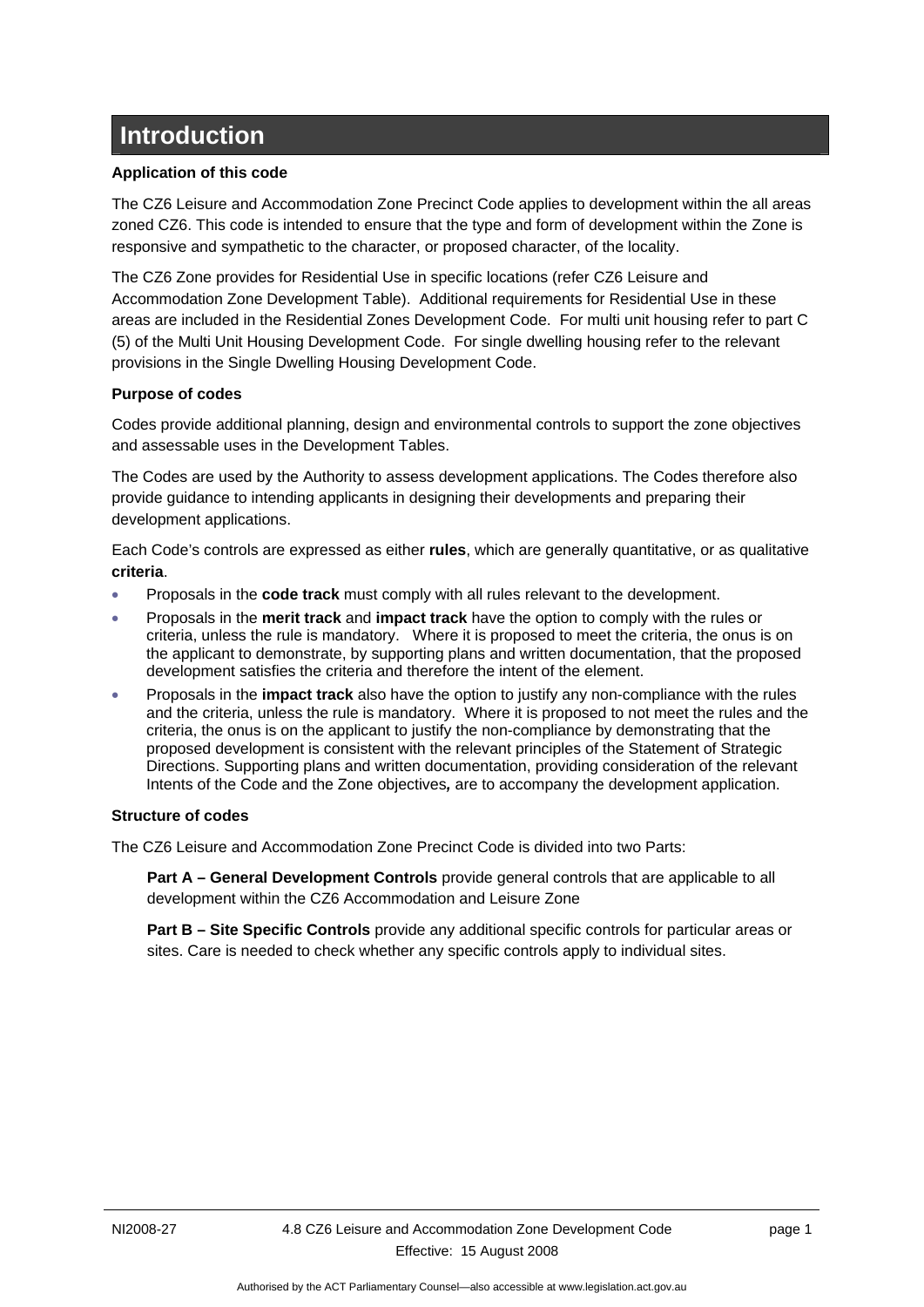Each Part is divided into sections referred to as **Elements,** although each Part may not include provisions for every Element. The Elements describe the various issues for consideration:

- 1. Restrictions on Use
- 2. Building and Site Controls
- 3. Built Form
- 4. Parking and Site Access
- 5. Amenity
- 6. Environment
- 7. Services

Each Element consists of Intents and Items under which are Rules and Criteria.

**Intent** describes the purpose of the development controls

**Rules** provide the quantitative, or definitive, controls for development

**Criteria** provide the qualitative controls for development

In some instances, there are rules that are mandatory. For clarity of use, the mandatory rules are emphasized by the following words: **"This is a mandatory requirement. There is no applicable criterion"**. Non-compliance with these provisions will result in the refusal of a development application. Conversely, the words **"There is no applicable rule"** is used when controls cannot be quantitative or definitive and only criteria exist.

Any application of a **General Code** to a development proposal is identified as part of the relevant rule or criteria.

Where more than one type of Code applies to a development, the order of precedence when there is inconsistency of provisions between Codes, as defined by the Act, is **Precinct Code**, then **Development Code**, and then **General Code**.

#### **Further information**

Please refer to the Planning Explained Guide for more information on preparing applications under the Territory Plan, including the use of assessment codes.

#### **Abbreviations**

GFA = gross floor area  $m =$  metres  $m^2$  = square metres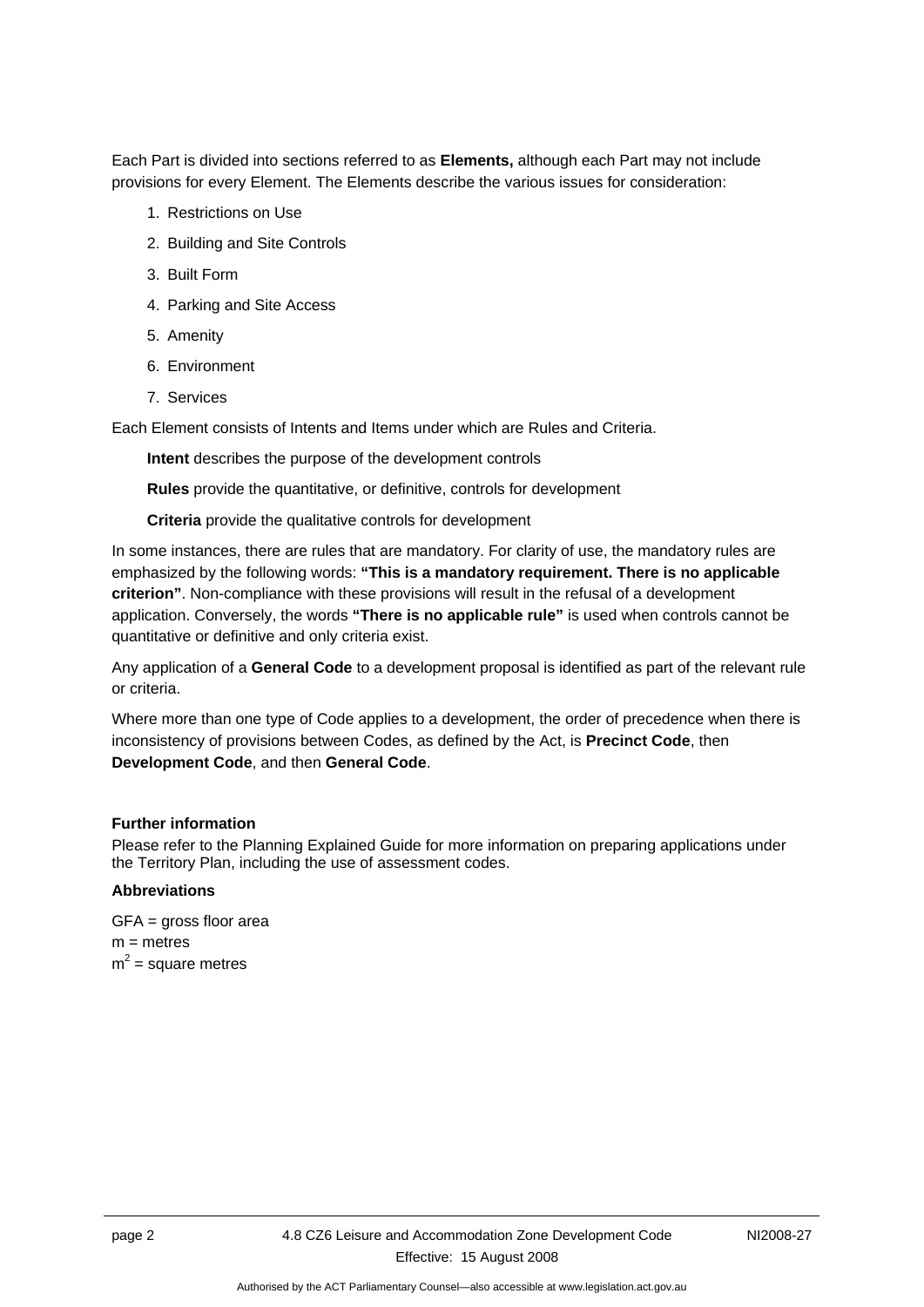# <span id="page-6-0"></span>**Commercial Zones – Overview**

The Commercial Zones are established to recognise the various functions, values and characteristics within commercial areas, and to provide a level of consistency and equity across the geographic range of commercial centres. Commercial areas are structured to reflect the principles of a hierarchical system of centres, which comprise the City Centre, town centres, group centres, and local centres.

The City Centre is also known as Canberra City or Civic.

The Town Centres include Belconnen, Gungahlin, Tuggeranong and Woden.

The Group Centres include, Calwell, Charnwood, Chisholm, Conder, Curtin, Dickson, Erindale, Hawker, Jamison, Kaleen, Kambah, Kingston, Kippax, Manuka, Mawson, Wanniassa, Weston

The hierarchy has been developed to ensure that people have a wide choice of facilities and services wherever they live or work within Canberra. Outside this hierarchy, there are other commercial areas in office parks and in corridors along main avenues. The Commercial Zones also include areas for residential mixed and multi-use development, and leisure and accommodation.

All major centres include a number of commercial zones (Table 1) to reflect the different primary functions of their core, business and services areas. The Commercial Zones are described below.

| <b>City Centre</b>                 | CZ1 CZ2 CZ3 Zones |
|------------------------------------|-------------------|
| <b>Town Centres</b>                | CZ1 CZ2 CZ3 Zones |
| <b>Group Centres</b>               | CZ1 CZ2 CZ3 Zones |
| <b>Local Centres</b>               | CZ4 Zone          |
| Office sites outside centres       | CZ2 Zone          |
| Mixed Use Areas                    | CZ5 Zone          |
| Leisure and Accommodation<br>areas | CZ6 Zone          |

**Table 1: Location of Commercial Zones** 

# **CZ1 Core Zone**

This Zone is the main business core of higher order commercial centres and is the primary location of shops, non-retail commercial uses, restaurants, commercial accommodation, and indoor entertainment facilities. Residential and community uses are also permissible, subject to design and siting to minimise incompatibility with primary uses.

# **CZ2 Business Zone**

This Zone is intended for more fringe commercial activities, primarily non-retail commercial uses, commercial accommodation, and some restaurants and indoor entertainment and recreation facilities. Residential and community uses are also permissible, subject to design and siting, provided they are not incompatible with primary uses.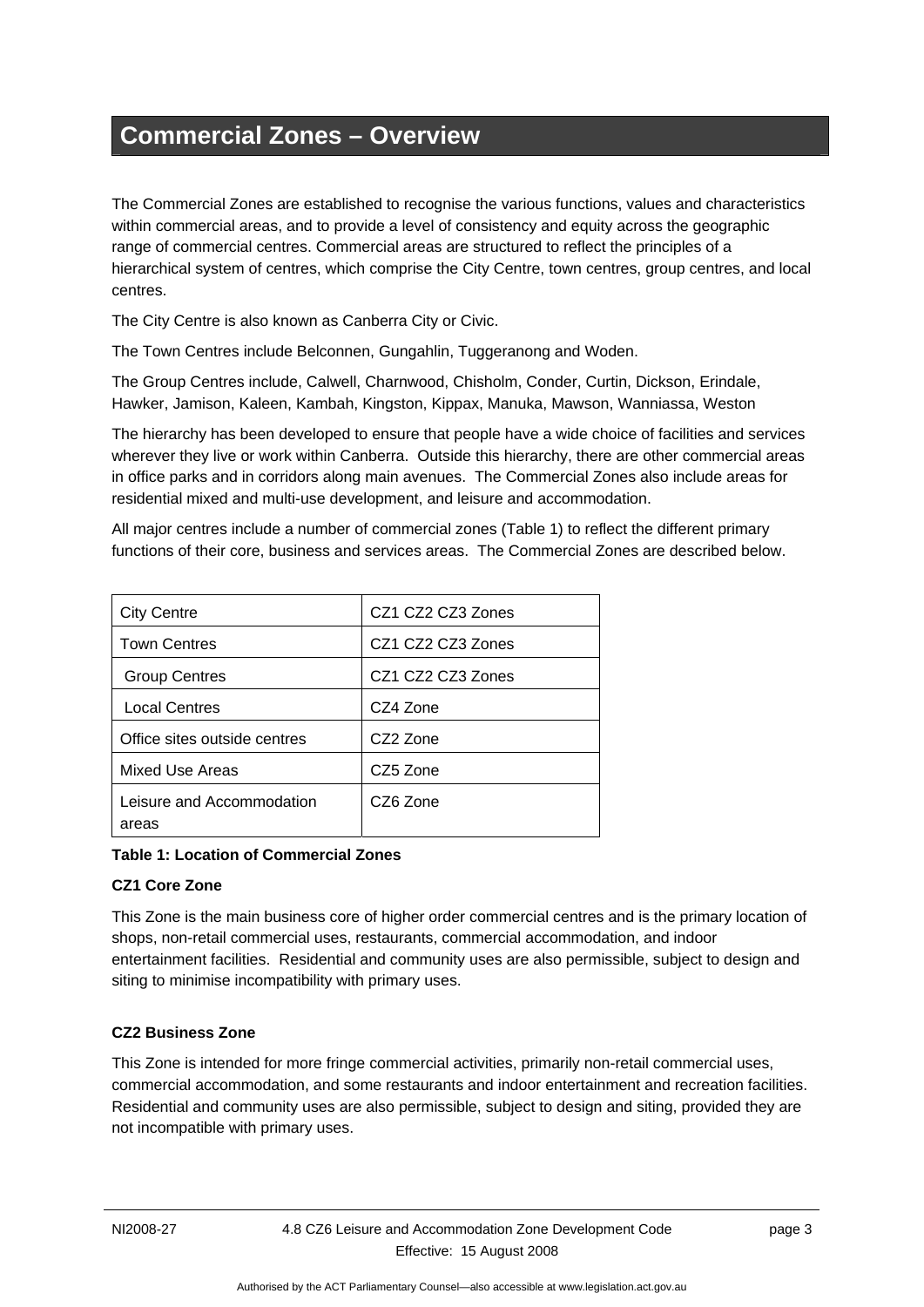#### **CZ3 Services Zone**

This Zone is intended for fringe retailing, which includes bulky goods, light industry, service trades, service stations, restaurants and indoor entertainment and recreation facilities. Residential, non-retail commercial and community uses are also permitted subject to compatibility with predominant land uses.

### **CZ4 Local Centre Zone**

This Zone is intended for local shops, non-retail commercial and community uses, service stations, and restaurants to service a local community. Residential uses may also be permitted.

#### **CZ5 Mixed Use Zone**

This Zone provides for high-density residential uses in highly accessible locations (such as major Avenues) in conjunction with non-retail commercial uses, commercial accommodation, and limited shops, restaurants and community uses.

#### **CZ6 Leisure and Accommodation Zone**

This Zone provides for indoor entertainment and recreation facilities, clubs, drink establishments, restaurants and commercial accommodation. Limited shops, residential, and non-retail commercial and community uses may also be included.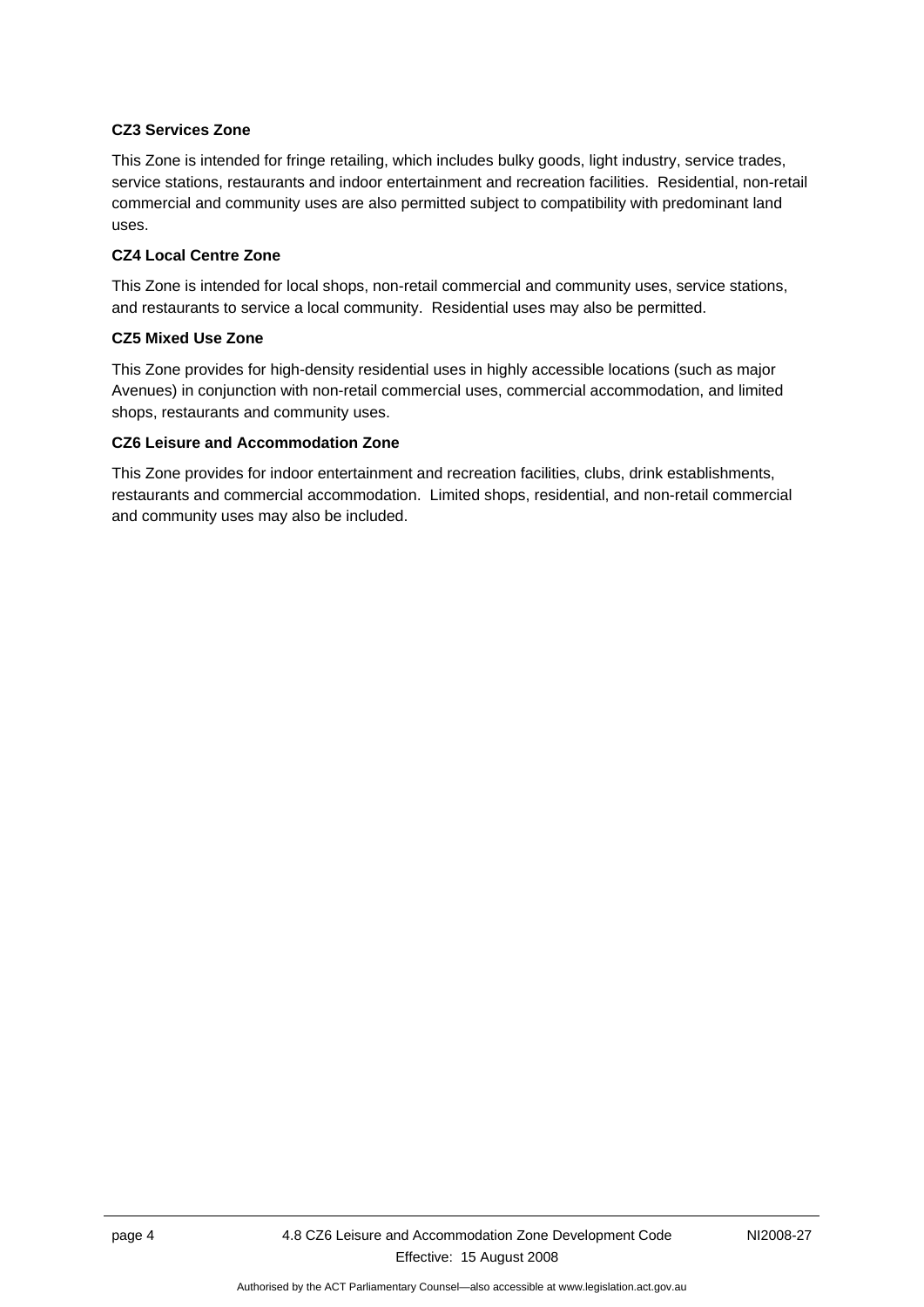# <span id="page-8-0"></span>**Part A – General Development Controls**

The CZ6 Leisure and Accommodation Zone provides opportunities for recreation, tourism and leisure. The main uses within these areas are cultural, entertainment and tourist facilities such as cinemas, theatres, concert halls, galleries, clubs, hotels, motels, convention centres, tourist attractions and restaurants. A number of these uses specifically cater for tourists to the ACT, but many others provide entertainment opportunities for both visitors and residents of the ACT and surrounding region.

# **Element 1: Restrictions on Use**

- a) To ensure that retail development in leisure and accommodation areas does not undermine the function of commercial centres
- b) To provide opportunities for higher density residential development in specific locations, while protecting existing commercial uses and the amenity of residents living in commercial zones

| <b>Rules</b>                                                                                                                                                                  | <b>Criteria</b>                                                                                               |  |  |
|-------------------------------------------------------------------------------------------------------------------------------------------------------------------------------|---------------------------------------------------------------------------------------------------------------|--|--|
| <b>Shops</b><br>1.1                                                                                                                                                           |                                                                                                               |  |  |
| R <sub>1</sub>                                                                                                                                                                | C <sub>1</sub>                                                                                                |  |  |
| Shops are related to the sale of entertainment,<br>accommodation and leisure goods such as<br>specialty items or arts, crafts and souvenirs.                                  | Shops are appropriate to the primary function of<br>the zone for tourist, recreation and leisure<br>purposes. |  |  |
| R <sub>2</sub>                                                                                                                                                                |                                                                                                               |  |  |
| Shop (excluding or arts, crafts and souvenirs):<br>maximum 250m <sup>2</sup> per shop.                                                                                        | This is a mandatory requirement. There is no<br>applicable criterion.                                         |  |  |
| 1.2 Residential Use                                                                                                                                                           |                                                                                                               |  |  |
| R <sub>3</sub><br>Where permitted, all multi-unit housing is<br>designed to comply with Part C (5) of the<br><b>Residential Zones Multi Unit Housing</b><br>Development Code. | This is a mandatory requirement. There is no<br>applicable criterion.                                         |  |  |
| R <sub>4</sub>                                                                                                                                                                |                                                                                                               |  |  |
| Where permitted, all single dwelling housing is<br>designed to comply with the relevant parts of the<br><b>Residential Zones Single Dwelling Housing</b><br>Development Code. | This is a mandatory requirement. There is no<br>applicable criterion.                                         |  |  |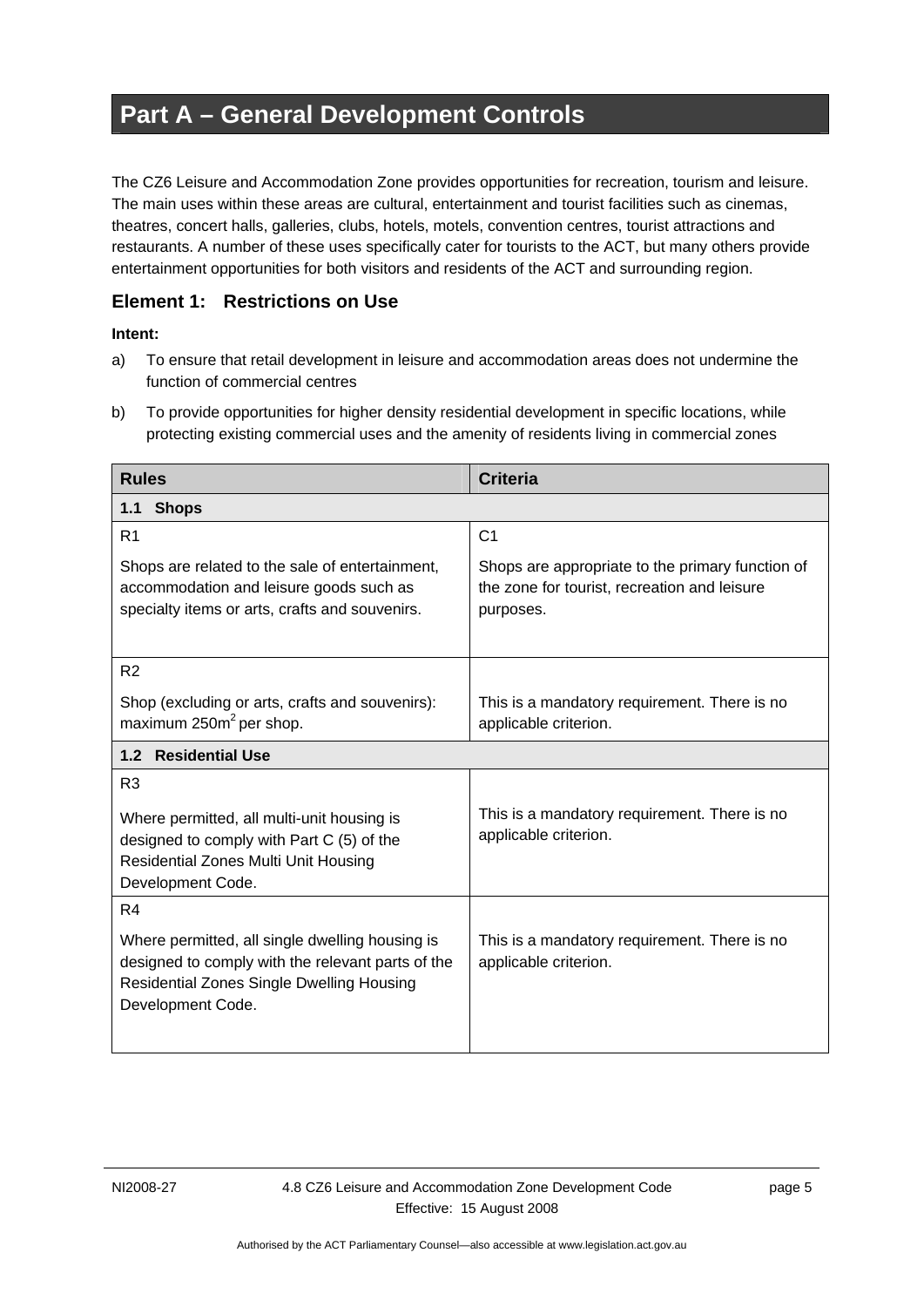| <b>Rules</b>                                                                                                                                                                                                                                                                                        | <b>Criteria</b>                                                       |
|-----------------------------------------------------------------------------------------------------------------------------------------------------------------------------------------------------------------------------------------------------------------------------------------------------|-----------------------------------------------------------------------|
| R <sub>5</sub>                                                                                                                                                                                                                                                                                      |                                                                       |
| Where permitted, all dwellings for the purposes of<br>supportive housing and/or residential care<br>accommodation are designed to comply with the<br>relevant parts of the Residential Zones<br>Development Code and the relevant Australian<br>Standard or Building Code for Adaptable<br>Housing. | This is a mandatory requirement. There is no<br>applicable criterion. |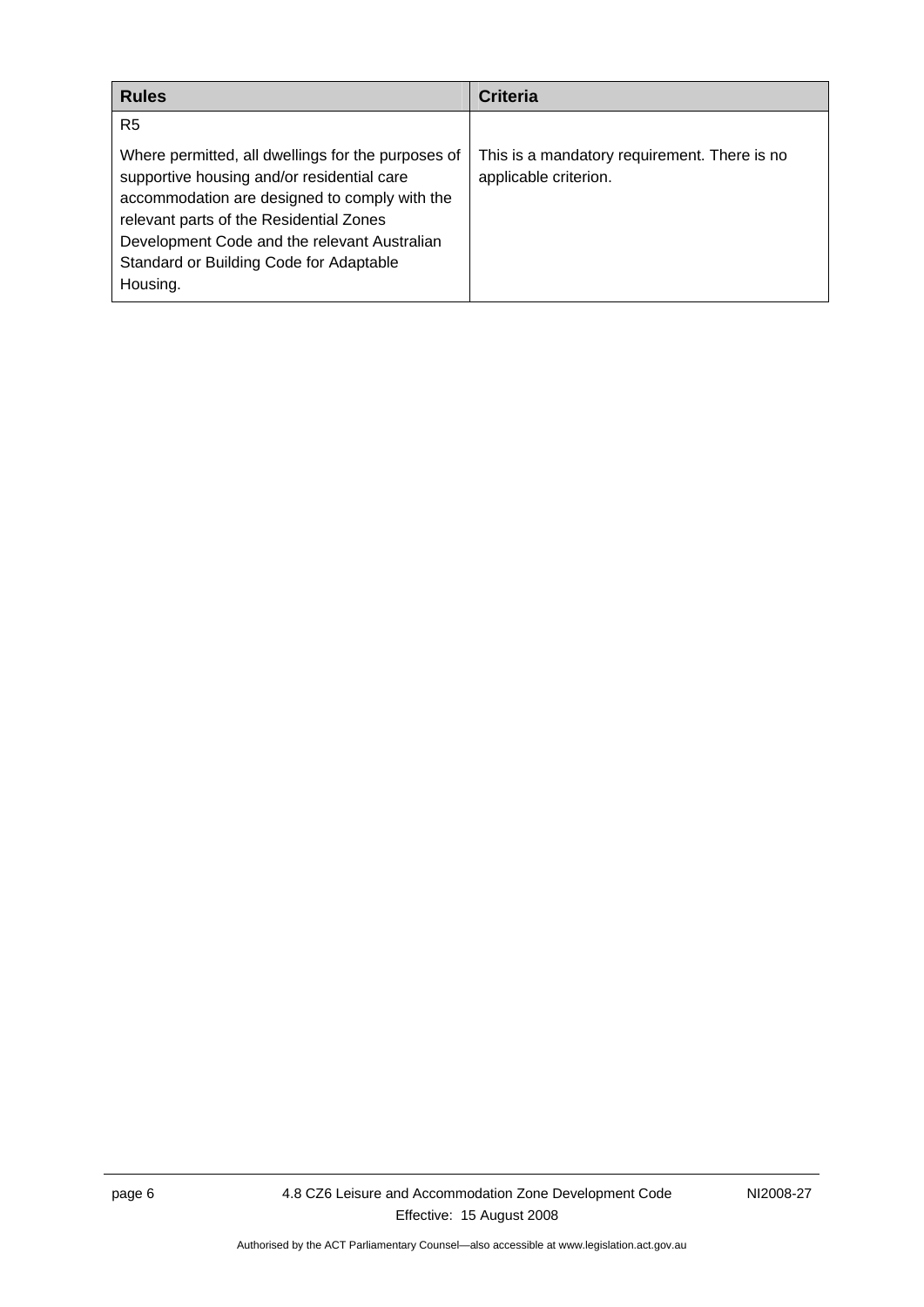# <span id="page-10-0"></span>**Element 2: Building and Site Controls**

- a) To ensure that buildings are compatible with the built form, siting and scale of development in adjacent areas or the desired future character of the area established within the Plan
- b) To ensure that development is compatible with, and does not adversely impact on, the environment

| <b>Rules</b>                                                                                                                                                             | <b>Criteria</b>                                                                             |
|--------------------------------------------------------------------------------------------------------------------------------------------------------------------------|---------------------------------------------------------------------------------------------|
| 2.1<br><b>Height - General</b>                                                                                                                                           |                                                                                             |
| R <sub>6</sub>                                                                                                                                                           | C <sub>6</sub>                                                                              |
| Maximum building heights are 2 storeys.                                                                                                                                  | Building heights comply with all of the following:                                          |
|                                                                                                                                                                          | are compatible with existing, or future<br>a)<br>desired character of, adjacent development |
|                                                                                                                                                                          | b)<br>are appropriate to the scale and function of<br>the use                               |
|                                                                                                                                                                          | minimise detrimental impacts including<br>c)<br>overshadowing and excessive scale.          |
| 2.2 Setbacks                                                                                                                                                             |                                                                                             |
| R7                                                                                                                                                                       | C7                                                                                          |
| Minimum setbacks are 6m.                                                                                                                                                 | Setbacks comply with all of the following:                                                  |
|                                                                                                                                                                          | are compatible with existing, or future<br>a)<br>desired character of, adjacent development |
|                                                                                                                                                                          | b)<br>are appropriate to the scale and function of<br>the use                               |
|                                                                                                                                                                          | minimise detrimental impacts including<br>c)<br>overshadowing and excessive scale.          |
| 2.3 Subdivision                                                                                                                                                          |                                                                                             |
| R <sub>8</sub>                                                                                                                                                           |                                                                                             |
| Subdivision is only permitted where it meets all of<br>the following:                                                                                                    | This is a mandatory requirement. There is no<br>applicable criterion.                       |
| it is part of a development application for<br>a)<br>another assessable development                                                                                      |                                                                                             |
| it is demonstrated that any residual block<br>b)<br>can accommodate another assessable<br>development designed in accordance with<br>the relevant sections of this Code. |                                                                                             |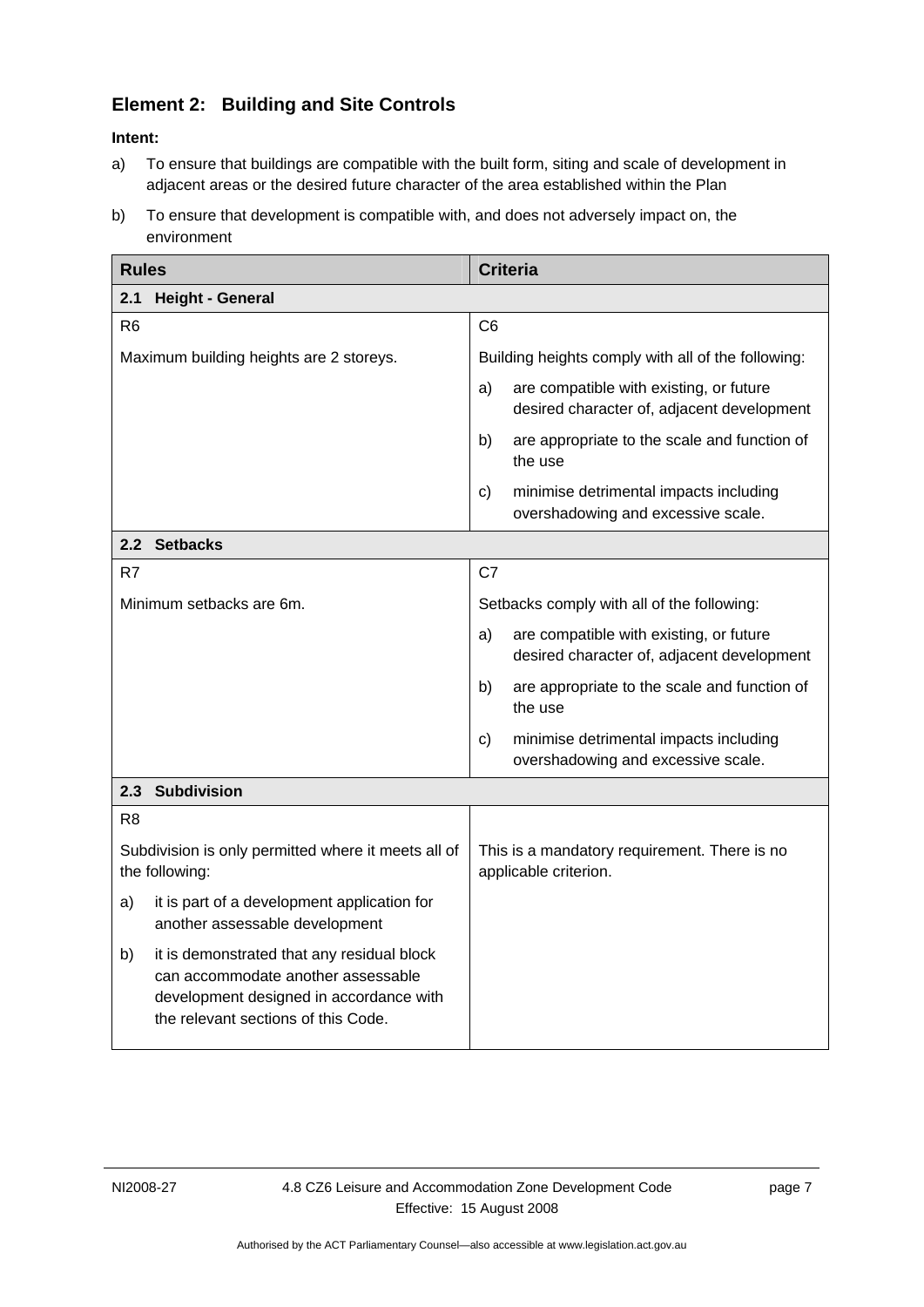<span id="page-11-0"></span>

| <b>Rules</b>                                                                                                                                                                                                                                | <b>Criteria</b>                                                                                                                                                                                                         |  |  |
|---------------------------------------------------------------------------------------------------------------------------------------------------------------------------------------------------------------------------------------------|-------------------------------------------------------------------------------------------------------------------------------------------------------------------------------------------------------------------------|--|--|
| <b>Demolition</b><br>2.4                                                                                                                                                                                                                    |                                                                                                                                                                                                                         |  |  |
| R <sub>9</sub>                                                                                                                                                                                                                              | C <sub>9</sub>                                                                                                                                                                                                          |  |  |
| In accordance with section 148 of the Planning<br>and Development Act 2007, the application is<br>accompanied by a Statement of Endorsement<br>from utilities (including Water, Sewerage,<br>Stormwater, Electricity and Gas) stating that: | If a Statement of Endorsement is not provided the<br>application will be referred to relevant utilities in<br>accordance with the requirements of the Planning<br>and Development Act 2007.                             |  |  |
| All network infrastructure on or immediately<br>a)<br>adjacent the site has been identified on the<br>plan                                                                                                                                  |                                                                                                                                                                                                                         |  |  |
| b)<br>All potentially hazardous substances and<br>conditions (associated with or resulting from<br>the demolition process) that may constitute<br>a risk to utility services have been identified                                           |                                                                                                                                                                                                                         |  |  |
| All required network disconnections have<br>c)<br>been identified and the disconnection works<br>comply with utility requirements                                                                                                           |                                                                                                                                                                                                                         |  |  |
| All works associated with the demolition<br>d)<br>comply with and are in accordance with<br>utility asset access and protection<br>requirements.                                                                                            |                                                                                                                                                                                                                         |  |  |
| <b>National Capital Plan Requirements</b><br>$2.5^{\circ}$                                                                                                                                                                                  |                                                                                                                                                                                                                         |  |  |
|                                                                                                                                                                                                                                             | C <sub>10</sub>                                                                                                                                                                                                         |  |  |
| There is no applicable rule.                                                                                                                                                                                                                | Where a development is subject to Special<br>Requirements under the National Capital Plan<br>(including any relevant Development Control<br>Plan) the development is not inconsistent with the<br>Special Requirements. |  |  |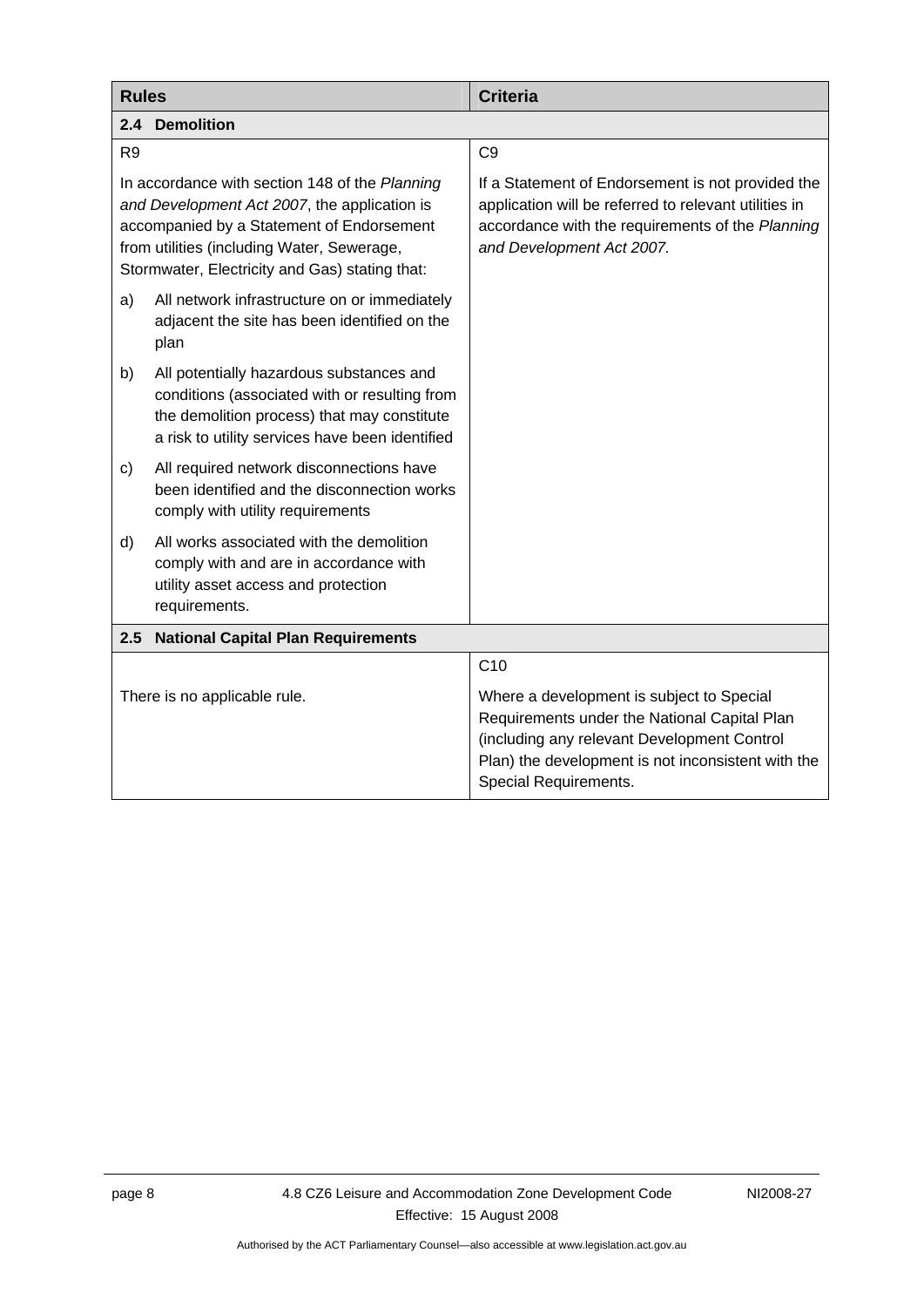# <span id="page-12-0"></span>**Element 3: Built Form**

#### **Intent:**

- a) To ensure that buildings are compatible with the built form, siting and scale of development in adjacent areas or the desired future character of the area within the Plan
- b) To ensure that the massing, scale, colours and materials used for buildings results in harmonious and high quality urban design outcomes
- c) To provide for buildings that promote a safe and accessible environment

*Note: Under the* Building Act 2004*, most buildings need to meet the requirements of the Building Code of Australia. For certain classes of buildings, this will include prescribed energy requirements.* 

| <b>Rules</b>                                      | <b>Criteria</b>                                                                                                                                                               |
|---------------------------------------------------|-------------------------------------------------------------------------------------------------------------------------------------------------------------------------------|
| <b>Building Design and Materials</b><br>3.1       |                                                                                                                                                                               |
|                                                   | C <sub>11</sub>                                                                                                                                                               |
| There is no applicable rule.                      | Development contributes to the amenity and<br>character of the adjacent public spaces by<br>addressing all of the following:                                                  |
|                                                   | providing interesting, functional and<br>a)<br>attractive facades that contribute positively<br>to the streetscape setting and pedestrian<br>experience                       |
|                                                   | minimising the visual impact of reflected<br>b)<br>sunlight                                                                                                                   |
|                                                   | incorporating articulated building forms to<br>$\mathsf{C}$<br>compliment the existing, or future desired<br>character of, adjacent development                               |
|                                                   | integrating plant installations and service<br>d)<br>structures with the building design, so they<br>are set back from the building facade and<br>screened from public areas. |
| 3.2 Crime Prevention Through Environmental Design |                                                                                                                                                                               |
|                                                   | C <sub>12</sub>                                                                                                                                                               |
| There is no applicable rule.                      | The development meets the requirements of the<br>Crime Prevention Through Environmental Design<br>General Code.                                                               |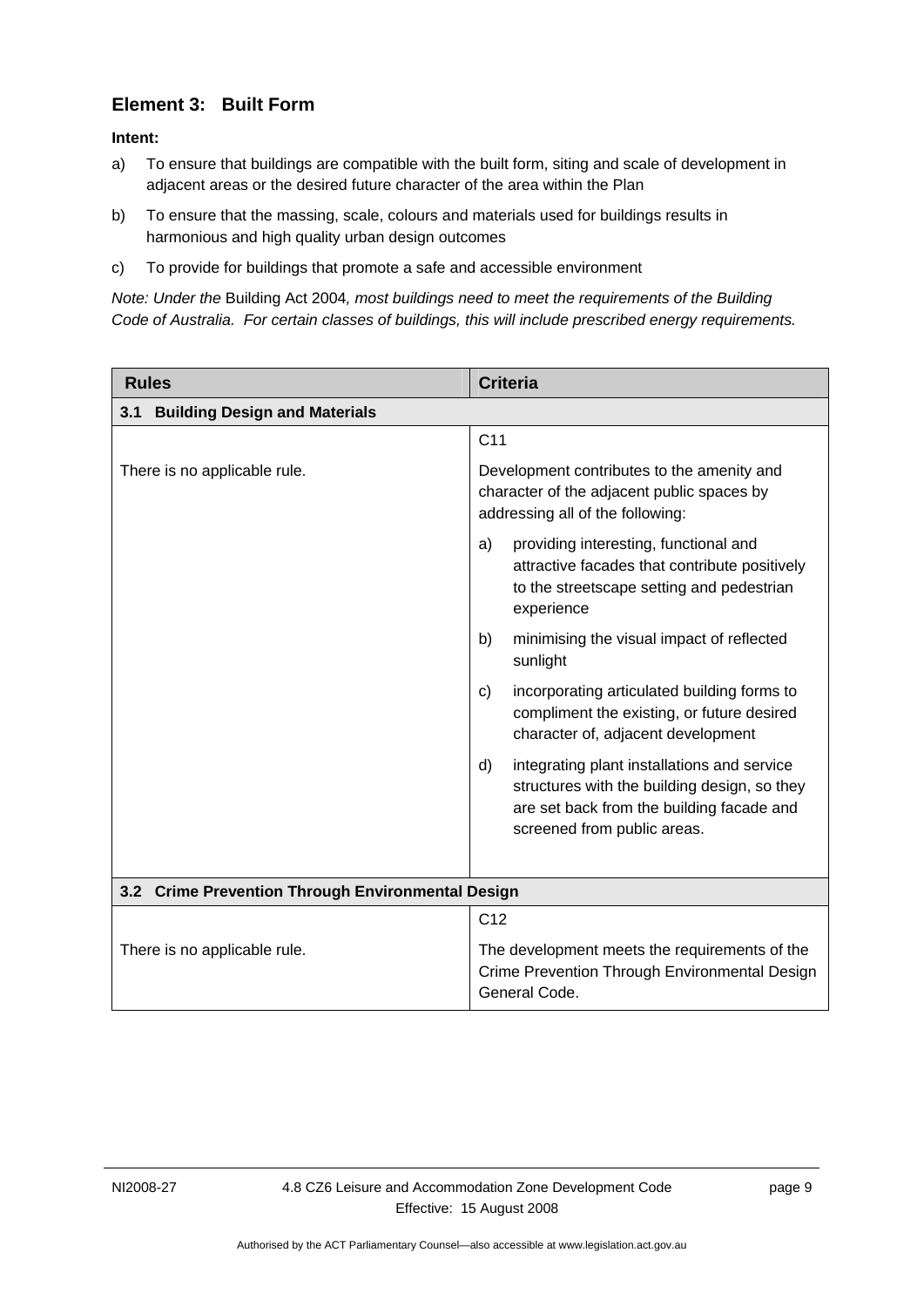<span id="page-13-0"></span>

| <b>Rules</b>                      | <b>Criteria</b>                                                                                                                 |  |  |
|-----------------------------------|---------------------------------------------------------------------------------------------------------------------------------|--|--|
| 3.3 Access and Mobility           |                                                                                                                                 |  |  |
| There is no applicable rule.      | C <sub>13</sub><br>The development meets the requirements of the<br>Access and Mobility General Code.                           |  |  |
| <b>3.4 Car Parking Structures</b> |                                                                                                                                 |  |  |
| There is no applicable rule.      | C <sub>14</sub><br>Car parking structures are designed to integrate<br>with the built form of adjacent existing<br>development. |  |  |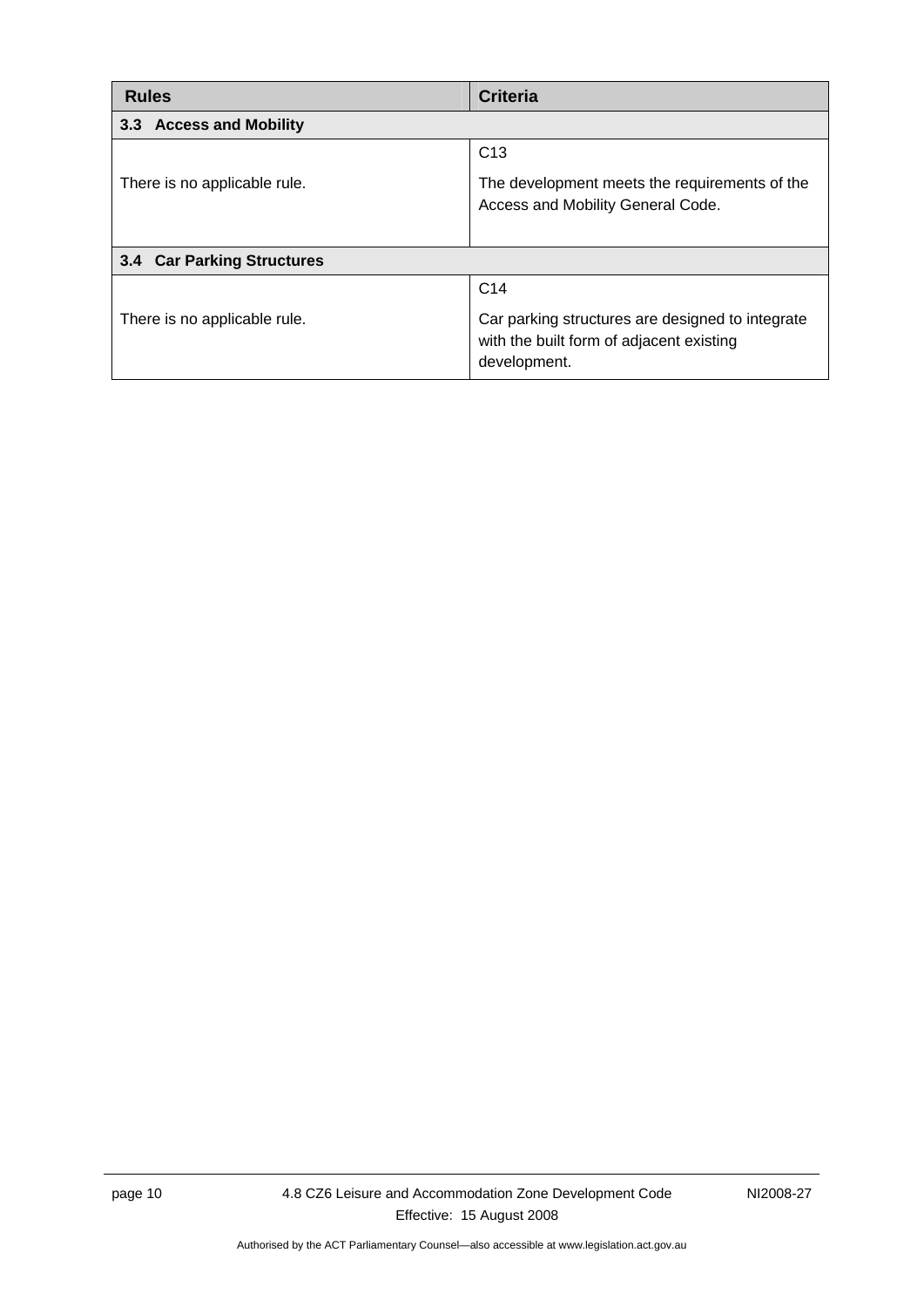# <span id="page-14-0"></span>**Element 4: Parking and Site Access**

- a) To ensure safe and efficient access for vehicles and pedestrians
- b) To ensure adequate parking facilities are provided

| <b>Rules</b>                                                                                   | <b>Criteria</b>                                                                                                                                                             |  |  |
|------------------------------------------------------------------------------------------------|-----------------------------------------------------------------------------------------------------------------------------------------------------------------------------|--|--|
| <b>Traffic Generation</b><br>4.1                                                               |                                                                                                                                                                             |  |  |
|                                                                                                | C <sub>15</sub>                                                                                                                                                             |  |  |
| There is no applicable rule.                                                                   | The existing road network can accommodate the<br>amount of traffic that is likely to be generated by<br>the development.                                                    |  |  |
| 4.2 Main Pedestrian Areas and Routes                                                           |                                                                                                                                                                             |  |  |
|                                                                                                | C16                                                                                                                                                                         |  |  |
| There is no applicable rule.                                                                   | Main pedestrian areas and routes are retained<br>unless it can be shown that as part of any<br>change, the legibility of the pedestrian system is<br>adequately maintained. |  |  |
| 4.3 Access                                                                                     |                                                                                                                                                                             |  |  |
|                                                                                                | C <sub>17</sub>                                                                                                                                                             |  |  |
| There is no applicable rule.                                                                   | Driveways and pedestrian entrances to the site<br>are clearly visible from the front site boundary.                                                                         |  |  |
| R <sub>18</sub>                                                                                | C <sub>18</sub>                                                                                                                                                             |  |  |
| Loading docks or vehicular entries to buildings<br>are not located on frontages to the street. | Loading docks and vehicular entries do not<br>dominate the street frontage or conflict with<br>parking and pedestrian movements in front of the<br>building.                |  |  |
|                                                                                                | C <sub>19</sub>                                                                                                                                                             |  |  |
| There is no applicable rule.                                                                   | Site access complies with the requirements of the<br>Parking and Vehicular Access General Code.                                                                             |  |  |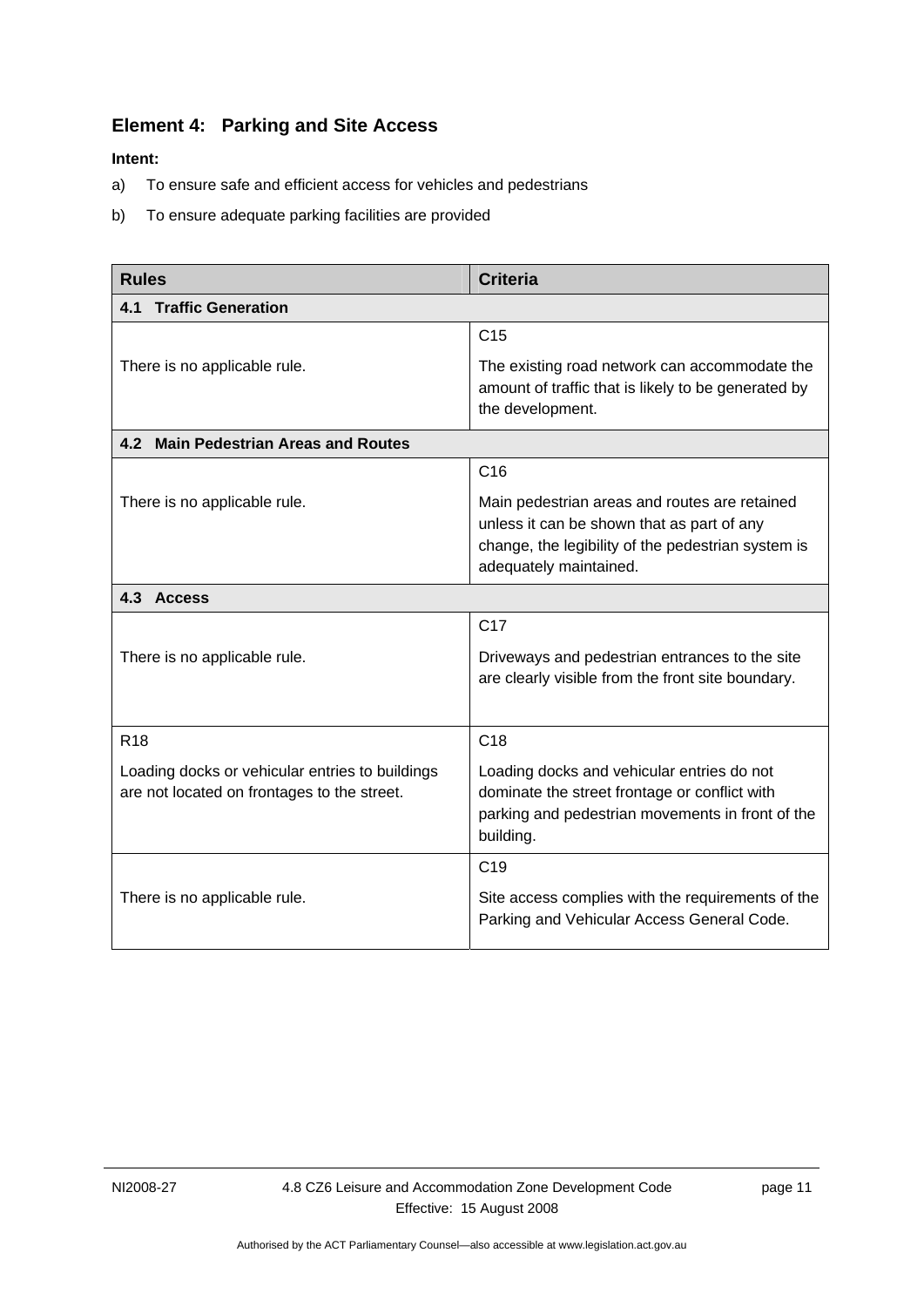<span id="page-15-0"></span>

| <b>Rules</b>                                                                                                                                                                                                                                                                                                 | <b>Criteria</b>                                                                                 |  |  |
|--------------------------------------------------------------------------------------------------------------------------------------------------------------------------------------------------------------------------------------------------------------------------------------------------------------|-------------------------------------------------------------------------------------------------|--|--|
| <b>Parking</b><br>4.4                                                                                                                                                                                                                                                                                        |                                                                                                 |  |  |
|                                                                                                                                                                                                                                                                                                              | C <sub>20</sub>                                                                                 |  |  |
| There is no applicable rule.                                                                                                                                                                                                                                                                                 | Car Parking complies with the requirements of<br>the Parking and Vehicular Access General Code. |  |  |
|                                                                                                                                                                                                                                                                                                              | C <sub>21</sub>                                                                                 |  |  |
| There is no applicable rule.                                                                                                                                                                                                                                                                                 | Bicycle Parking complies with the requirements of<br>the Bicycle Parking General Code.          |  |  |
| 4.5 Circulation                                                                                                                                                                                                                                                                                              |                                                                                                 |  |  |
| R <sub>22</sub>                                                                                                                                                                                                                                                                                              |                                                                                                 |  |  |
| Onsite provision is made for the loading and<br>unloading of vehicles, with adequate<br>manoeuvring space so that vehicles can enter<br>and leave the site travelling in a forward direction.<br>Note: Loading, unloading and associated manoeuvring area is<br>in addition to minimum parking requirements. | This is a mandatory requirement. There is no<br>applicable criterion.                           |  |  |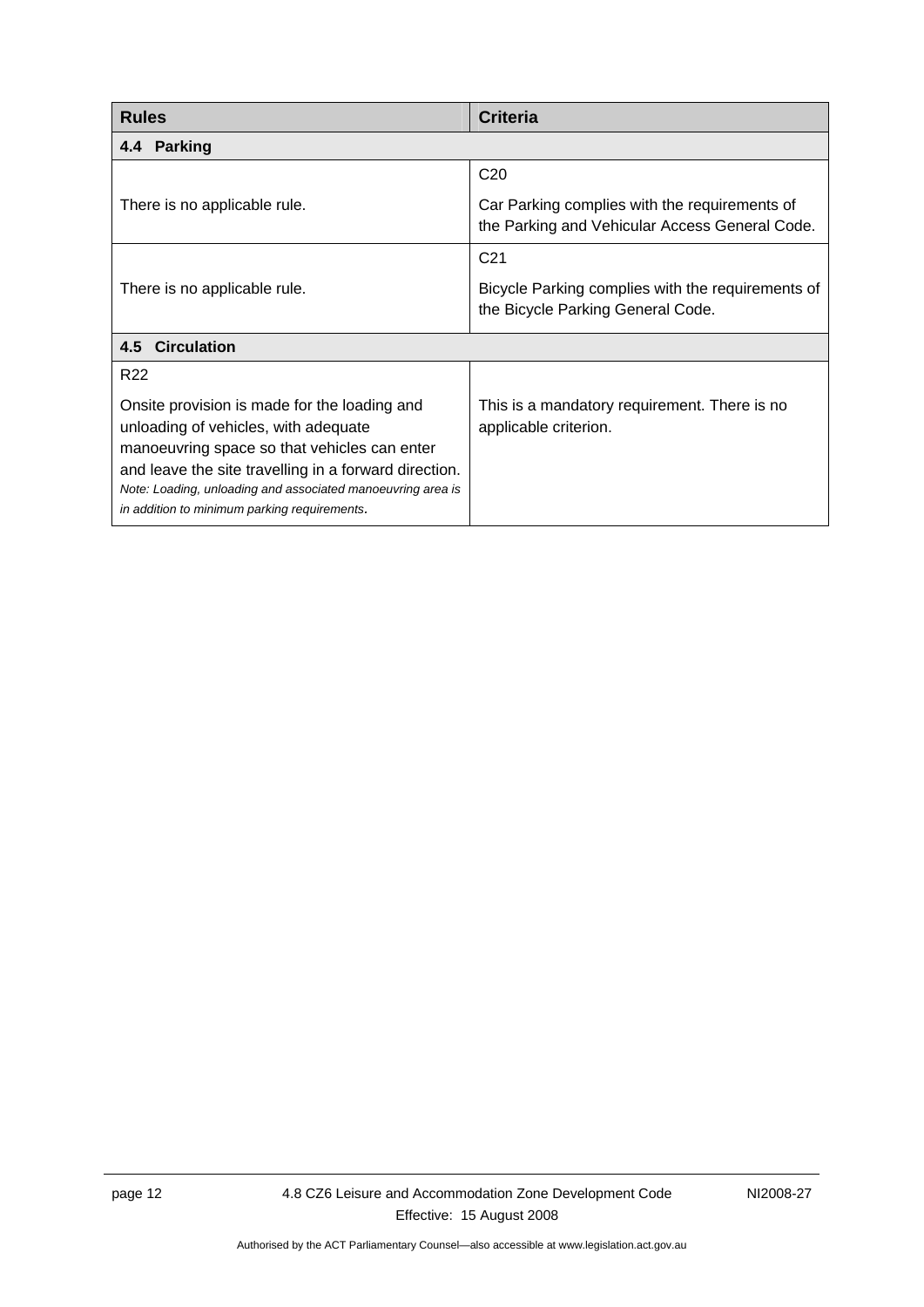# <span id="page-16-0"></span>**Element 5: Amenity**

## **Intent:**

a) To promote a high level of amenity through consideration of personal safety, landscaping and visual impact

| <b>Rules</b>                 | <b>Criteria</b>                                                                                                                                                                                                                      |  |
|------------------------------|--------------------------------------------------------------------------------------------------------------------------------------------------------------------------------------------------------------------------------------|--|
| 5.1 Landscape                |                                                                                                                                                                                                                                      |  |
|                              | C <sub>23</sub>                                                                                                                                                                                                                      |  |
| There is no applicable rule. | A documented landscape design concept shows<br>how landscape associated with the development<br>addresses all of the following:                                                                                                      |  |
|                              | is sensitive to site attributes, including<br>a)<br>streetscapes and landscapes of<br>documented heritage significance                                                                                                               |  |
|                              | is of an appropriate scale relative to the road<br>b)<br>reserve width and building bulk                                                                                                                                             |  |
|                              | uses vegetation types and landscaping<br>C)<br>styles which complement the streetscape                                                                                                                                               |  |
|                              | integrates with parks, reserves and public<br>d)<br>transport corridors                                                                                                                                                              |  |
|                              | does not adversely affect the structure of the<br>e)<br>proposed buildings or adjoining buildings                                                                                                                                    |  |
|                              | f)<br>contributes to energy efficiency and amenity<br>by providing substantial shade in summer,<br>especially to west-facing windows and open<br>car park areas, and admitting winter sunlight<br>to outdoor and indoor living areas |  |
|                              | improves privacy and minimises overlooking<br>g)<br>between buildings                                                                                                                                                                |  |
|                              | h)<br>satisfies utility maintenance requirements<br>and minimises the visual impact and risk of<br>damage to aboveground and underground<br>utilities                                                                                |  |
|                              | i)<br>provides adequate sight lines for vehicles<br>and pedestrians, especially near street<br>corners and intersections                                                                                                             |  |
|                              | does not obscure or obstruct building<br>j)<br>entries, paths and driveways to reduce the<br>actual or perceived personal safety and<br>security.                                                                                    |  |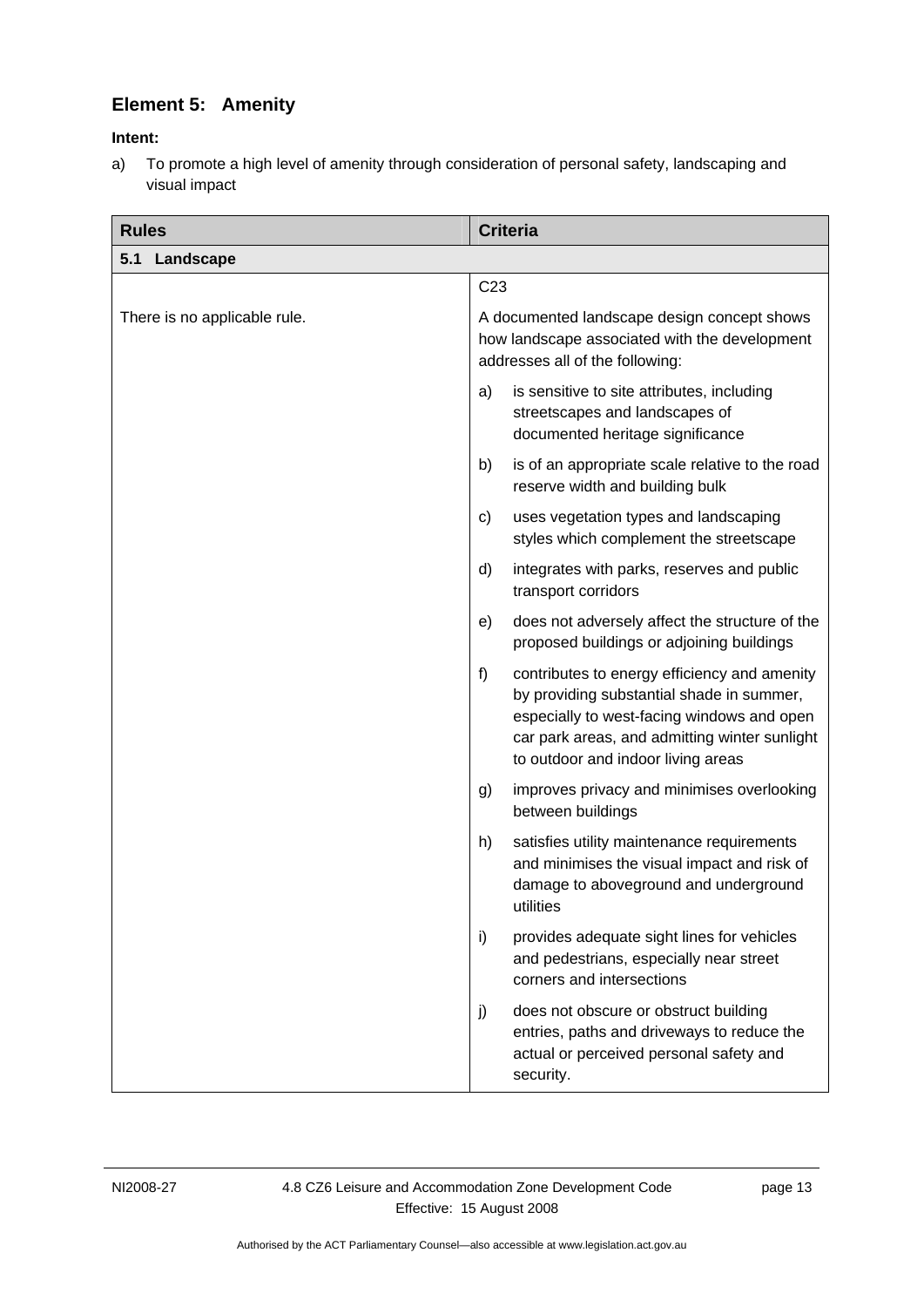<span id="page-17-0"></span>

| <b>Rules</b>                                                                                                                                                                                | <b>Criteria</b>                                                                                                                                 |  |
|---------------------------------------------------------------------------------------------------------------------------------------------------------------------------------------------|-------------------------------------------------------------------------------------------------------------------------------------------------|--|
|                                                                                                                                                                                             | C <sub>24</sub>                                                                                                                                 |  |
| There is no applicable rule.                                                                                                                                                                | Tree planting in and around car parks provides<br>shade and softens the visual impact of parking<br>areas.                                      |  |
| 5.2<br>Lighting                                                                                                                                                                             |                                                                                                                                                 |  |
| R <sub>25</sub>                                                                                                                                                                             | C <sub>25</sub>                                                                                                                                 |  |
| External lighting is provided to building frontages,<br>to all pathways, roads, laneways and car-parking<br>areas in accordance with Australian Standard<br>AS1158.1.3 Pedestrian Lighting. | External lighting is provided in accordance with<br>the Crime Prevention Through Environmental<br>Design General Code.                          |  |
|                                                                                                                                                                                             | C <sub>26</sub>                                                                                                                                 |  |
| There is no applicable rule.                                                                                                                                                                | All outdoor lighting, including security and car<br>park lighting, is designed and sited to minimise<br>light spill.                            |  |
| 5.3<br><b>Signs</b>                                                                                                                                                                         |                                                                                                                                                 |  |
|                                                                                                                                                                                             | C <sub>27</sub>                                                                                                                                 |  |
| There is no applicable rule.                                                                                                                                                                | Signs comply with the Signs General Code.                                                                                                       |  |
| <b>Neighbourhood Plans</b><br>5.4                                                                                                                                                           |                                                                                                                                                 |  |
|                                                                                                                                                                                             | C <sub>28</sub>                                                                                                                                 |  |
| There is no applicable rule.                                                                                                                                                                | Where a Neighbourhood Plan exists development<br>demonstrates response to the key strategies and<br>actions of the relevant Neighbourhood Plan. |  |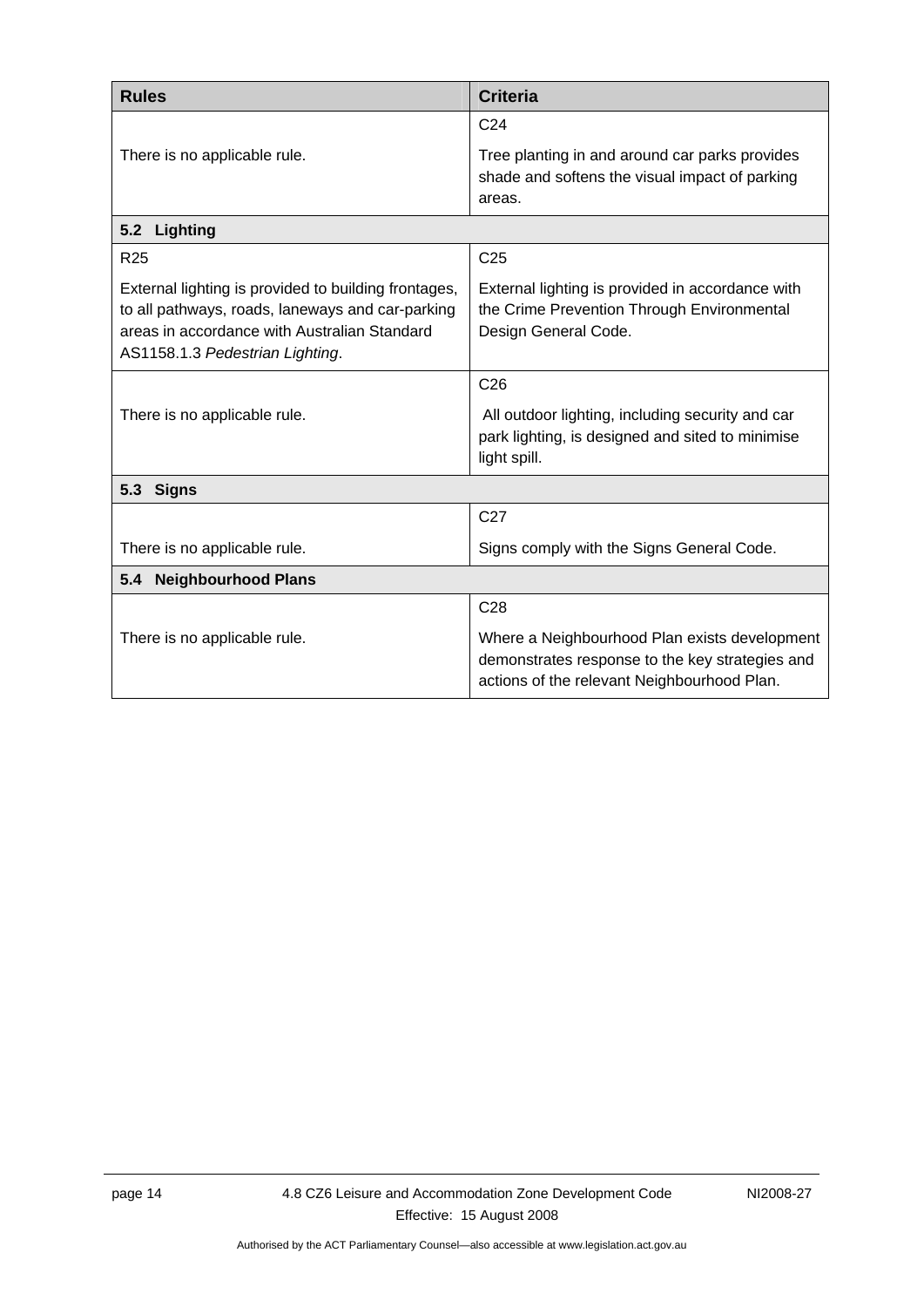# <span id="page-18-0"></span>**Element 6: Environment**

### **Intent:**

a) To identify and mitigate potential onsite and offsite environmental impacts of development and incorporate alternative design options where necessary

| <b>Rules</b>                                                                                                                                                         |                                                                                                                                                                                                                                                                                                                                                      |                 | <b>Criteria</b>                                                                                                                                                                                                                                |
|----------------------------------------------------------------------------------------------------------------------------------------------------------------------|------------------------------------------------------------------------------------------------------------------------------------------------------------------------------------------------------------------------------------------------------------------------------------------------------------------------------------------------------|-----------------|------------------------------------------------------------------------------------------------------------------------------------------------------------------------------------------------------------------------------------------------|
| 6.1 Water Sensitive Urban Design<br>Note: Refer to the Water Ways: Water Sensitive Urban Design General Code for more information on Water Sensitive Urban<br>Design |                                                                                                                                                                                                                                                                                                                                                      |                 |                                                                                                                                                                                                                                                |
| R <sub>29</sub>                                                                                                                                                      |                                                                                                                                                                                                                                                                                                                                                      |                 |                                                                                                                                                                                                                                                |
|                                                                                                                                                                      | Evidence is provided that shows the development<br>achieves a minimum 40% reduction in mains<br>water consumption compared to an equivalent<br>development constructed in 2003 using the<br>ACTPLA on-line assessment tool or the NSW<br>BASIX tool. The 40% target is met without any<br>reliance on landscaping measures to reduce<br>consumption. |                 | This is a mandatory requirement. There is no<br>applicable criterion.                                                                                                                                                                          |
| R30                                                                                                                                                                  |                                                                                                                                                                                                                                                                                                                                                      |                 |                                                                                                                                                                                                                                                |
|                                                                                                                                                                      | Evidence is provided that demonstrates that for<br>developments on sites $<$ 2000m <sup>2</sup> , a reduction of 1-<br>in-3 month stormwater peak run off flow to pre-<br>development levels with release of captured flow<br>over a period of 1 to 3 days can be achieved.                                                                          |                 | This is a mandatory requirement. There is no<br>applicable criterion.                                                                                                                                                                          |
| R31                                                                                                                                                                  |                                                                                                                                                                                                                                                                                                                                                      | C <sub>31</sub> |                                                                                                                                                                                                                                                |
|                                                                                                                                                                      | Evidence is provided that demonstrates that for<br>developments on sites > $2000m^2$ , a reduction in<br>average annual stormwater pollutant export load<br>of all of the following:                                                                                                                                                                 |                 | For developments on sites $>2000m^2$ the<br>development is demonstrated to achieve a<br>reduction in average annual stormwater pollutant<br>export load of all of the following:                                                               |
| a)                                                                                                                                                                   | suspended solids by 60%                                                                                                                                                                                                                                                                                                                              | a)              | suspended solids by 60%                                                                                                                                                                                                                        |
| b)                                                                                                                                                                   | total phosphorous by 45%                                                                                                                                                                                                                                                                                                                             | b)              | total phosphorous by 45%                                                                                                                                                                                                                       |
| c)                                                                                                                                                                   | total nitrogen by 40% using the MUSIC<br>model to demonstrate compliance.                                                                                                                                                                                                                                                                            | c)              | total nitrogen by 40% compared to an urban<br>catchment with no water quality<br>management controls, using any other<br>method, eg XP-AQUALM, PURRS,<br>Aquacycle, that can demonstrate, to the<br>satisfaction of the Authority, compliance. |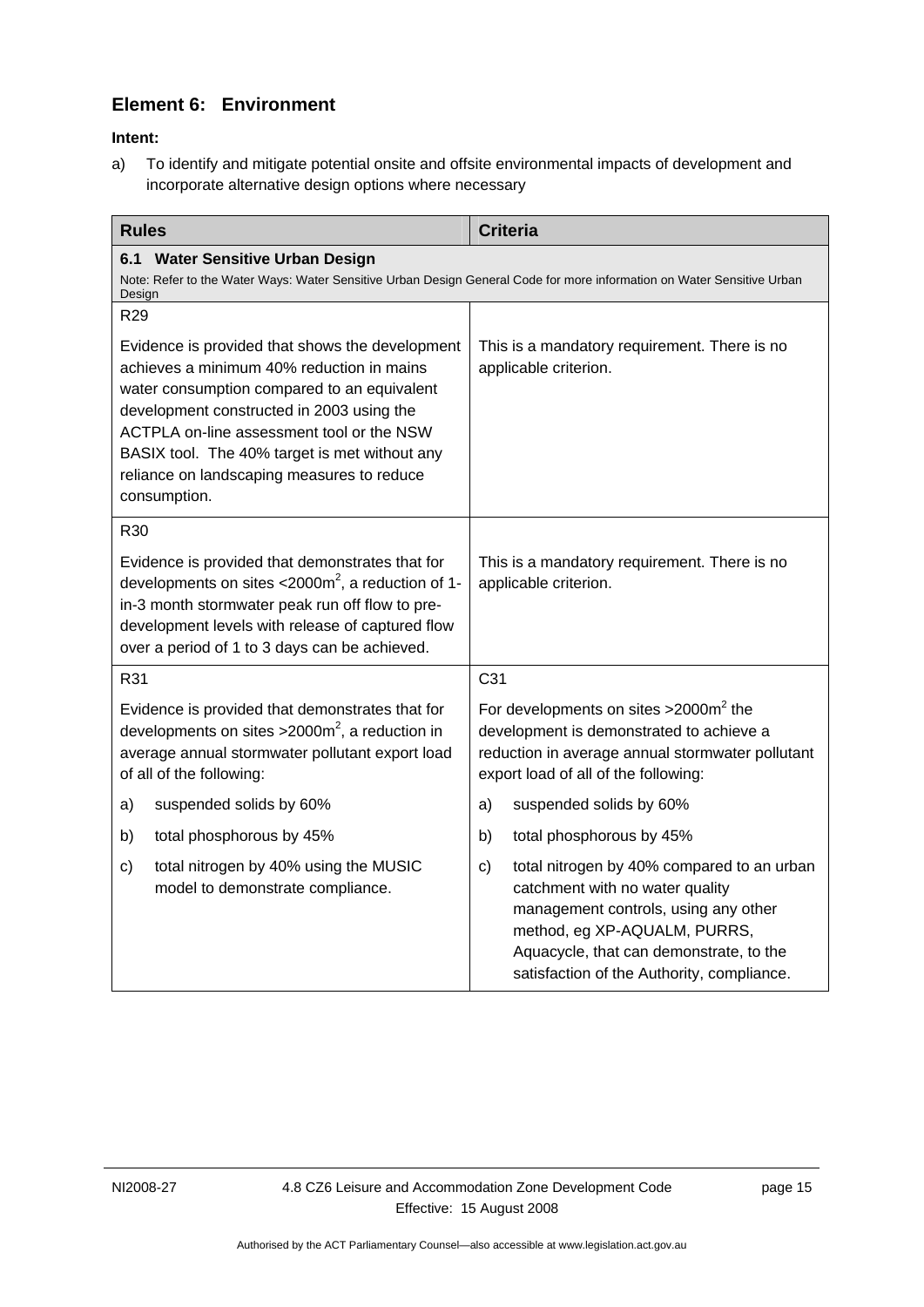<span id="page-19-0"></span>

| <b>Rules</b> |                                                                                                                                                                                                                                                                                                                                                                                      | <b>Criteria</b>                                                                                                                                                                                                                                                                                              |
|--------------|--------------------------------------------------------------------------------------------------------------------------------------------------------------------------------------------------------------------------------------------------------------------------------------------------------------------------------------------------------------------------------------|--------------------------------------------------------------------------------------------------------------------------------------------------------------------------------------------------------------------------------------------------------------------------------------------------------------|
| R32          |                                                                                                                                                                                                                                                                                                                                                                                      |                                                                                                                                                                                                                                                                                                              |
|              | Evidence is provided that shows the development<br>achieves:                                                                                                                                                                                                                                                                                                                         | This is a mandatory requirement. There is no<br>applicable criterion.                                                                                                                                                                                                                                        |
| a)           | a reduction of 1-in-3 month stormwater peak<br>run off flow to pre-development levels with<br>release of captured flow over a period of 1<br>to 3 days, and                                                                                                                                                                                                                          |                                                                                                                                                                                                                                                                                                              |
| b)           | a reduction of 1-in-5 year and 1-in-100 year<br>stormwater peak run off flow to pre-<br>development levels using XP-RAFTS,<br>DRAINS (ILSAX), RORB or WBNM models<br>to demonstrate compliance.                                                                                                                                                                                      |                                                                                                                                                                                                                                                                                                              |
| 6.2          | Heritage                                                                                                                                                                                                                                                                                                                                                                             |                                                                                                                                                                                                                                                                                                              |
| R33          |                                                                                                                                                                                                                                                                                                                                                                                      | C33                                                                                                                                                                                                                                                                                                          |
|              | In accordance with section 148 of the Planning<br>and Development Act 2007, applications for<br>development on land or buildings subject to<br>interim or full heritage registration are to be<br>accompanied by advice from the Heritage<br>Council stating that the development meets the<br>requirements of the Heritage Act 2004.                                                | If advice from the Heritage Council is required,<br>but not provided, then the application will be<br>referred to the Heritage Council in accordance<br>with the requirements of the Planning and<br>Development Act 2007.                                                                                   |
| 6.3          | <b>Trees</b>                                                                                                                                                                                                                                                                                                                                                                         |                                                                                                                                                                                                                                                                                                              |
| R34          |                                                                                                                                                                                                                                                                                                                                                                                      | C34                                                                                                                                                                                                                                                                                                          |
|              | In accordance with section 148 of the Planning<br>and Development Act 2007, where the<br>development proposal requires groundwork<br>within the tree protection zone of a protected tree,<br>or is likely to cause damage to or removal of, any<br>protected trees, the application must be<br>accompanied by a Tree Management Plan<br>approved under the Tree Protection Act 2005. | If an approved Tree Management Plan is<br>required, but not provided, then a draft Tree<br>Management Plan is to accompany the<br>application. The draft Tree Management Plan will<br>be referred to the relevant agency in accordance<br>with the requirements of the Planning and<br>Development Act 2007. |
| Act 2005.    | Note: "Protected tree" is defined under the Tree Protection                                                                                                                                                                                                                                                                                                                          |                                                                                                                                                                                                                                                                                                              |
| R35          |                                                                                                                                                                                                                                                                                                                                                                                      | C <sub>35</sub>                                                                                                                                                                                                                                                                                              |
|              | Trees on development sites may be removed<br>only with the prior agreement in writing of the<br>Territory.                                                                                                                                                                                                                                                                           | Retained trees are protected and maintained<br>during construction to the satisfaction of the<br>Territory.                                                                                                                                                                                                  |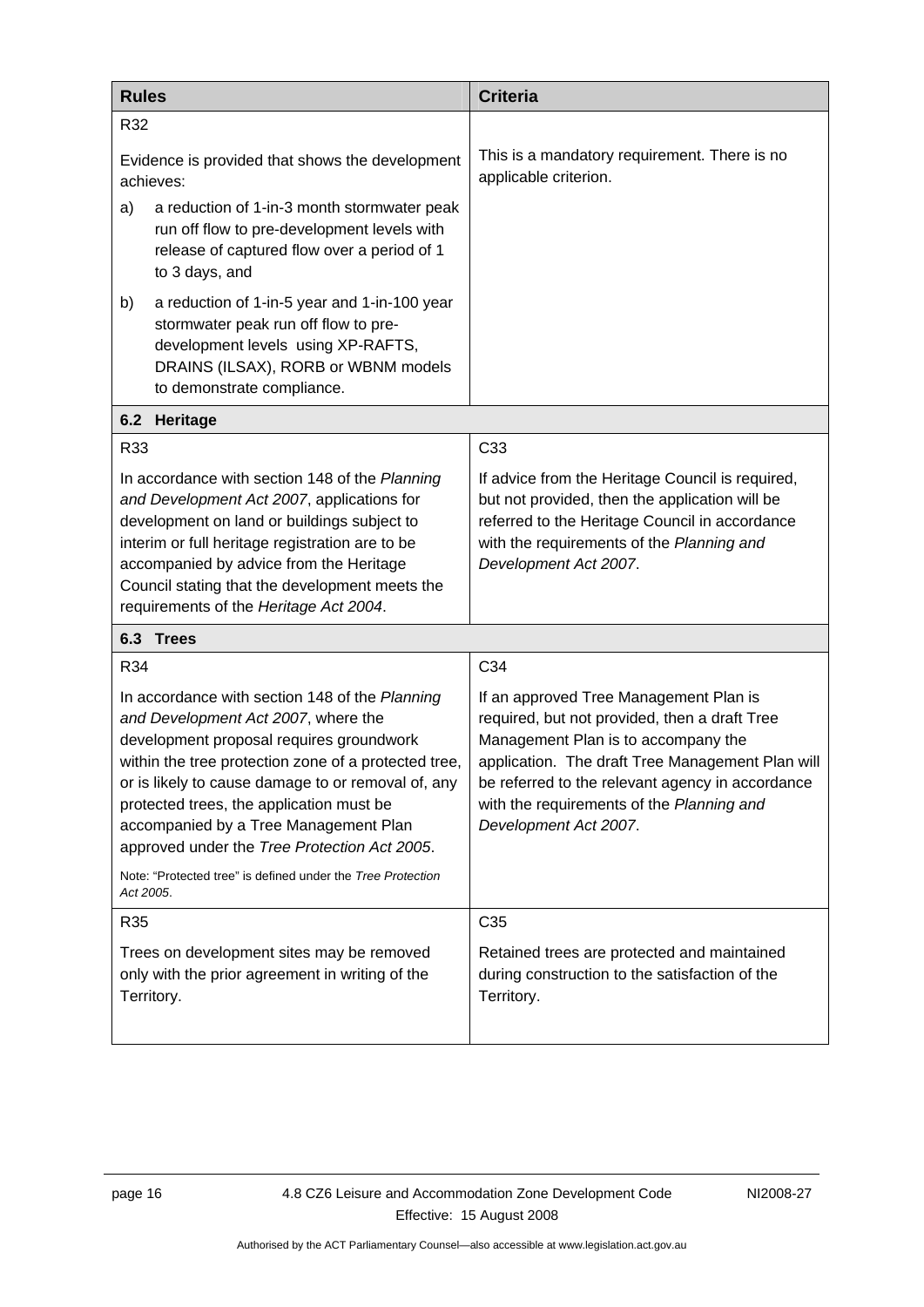<span id="page-20-0"></span>

| <b>Rules</b>                                                                                                                                                                                                                                                                                                                                                                                          | <b>Criteria</b>                                                                                                                                                                                                   |
|-------------------------------------------------------------------------------------------------------------------------------------------------------------------------------------------------------------------------------------------------------------------------------------------------------------------------------------------------------------------------------------------------------|-------------------------------------------------------------------------------------------------------------------------------------------------------------------------------------------------------------------|
| <b>Hazardous Material</b><br>6.4                                                                                                                                                                                                                                                                                                                                                                      |                                                                                                                                                                                                                   |
| R36                                                                                                                                                                                                                                                                                                                                                                                                   | C36                                                                                                                                                                                                               |
| For the demolition of multi-unit housing (including<br>garages and carports) constructed* prior to 1985,<br>and Commercial / Industrial premises constructed<br>prior to 2005, a Hazardous Materials Survey<br>(including an asbestos survey) is carried out and<br>signed by an appropriately licensed person and is<br>endorsed by Environment Protection.                                          | If an endorsed Hazardous Materials Survey is not<br>provided the application will be referred to the<br>relevant agency in accordance with the<br>requirements of the Planning and Development<br>Act 2007.       |
| The Survey is provided and covers the disposal<br>of hazardous materials, showing that:                                                                                                                                                                                                                                                                                                               |                                                                                                                                                                                                                   |
| Hazardous material disposal (including<br>a)<br>asbestos) is to be at a licensed disposal<br>facility in the ACT                                                                                                                                                                                                                                                                                      |                                                                                                                                                                                                                   |
| b) If hazardous materials are to be<br>b)<br>transported for disposal interstate, approval<br>from the Environment Protection Authority is<br>obtained prior to removal of material from<br>the site                                                                                                                                                                                                  |                                                                                                                                                                                                                   |
| An appropriately licensed contractor is<br>c)<br>engaged for the removal and transport of all<br>hazardous materials (including asbestos)<br>present at the site.                                                                                                                                                                                                                                     |                                                                                                                                                                                                                   |
| * construction date means the date when the<br>Certificate of Occupancy was issued                                                                                                                                                                                                                                                                                                                    |                                                                                                                                                                                                                   |
| <b>Contamination</b><br>6.5                                                                                                                                                                                                                                                                                                                                                                           |                                                                                                                                                                                                                   |
| R37                                                                                                                                                                                                                                                                                                                                                                                                   | C37                                                                                                                                                                                                               |
| A statement is provided that the potential for land<br>contamination has been assessed in accordance<br>with the ACT Government Strategic Plan -<br>Contaminated Sites Management 1995 and the<br><b>ACT Environment Protection Authority</b><br><b>Contaminated Sites Environmental Protection</b><br>Policy 2000, and it is demonstrated that the land<br>is suitable for the proposed development. | If a statement that the site has been assessed is<br>not provided, the application will be referred to<br>the relevant agency in accordance with the<br>requirements of the Planning and Development<br>Act 2007. |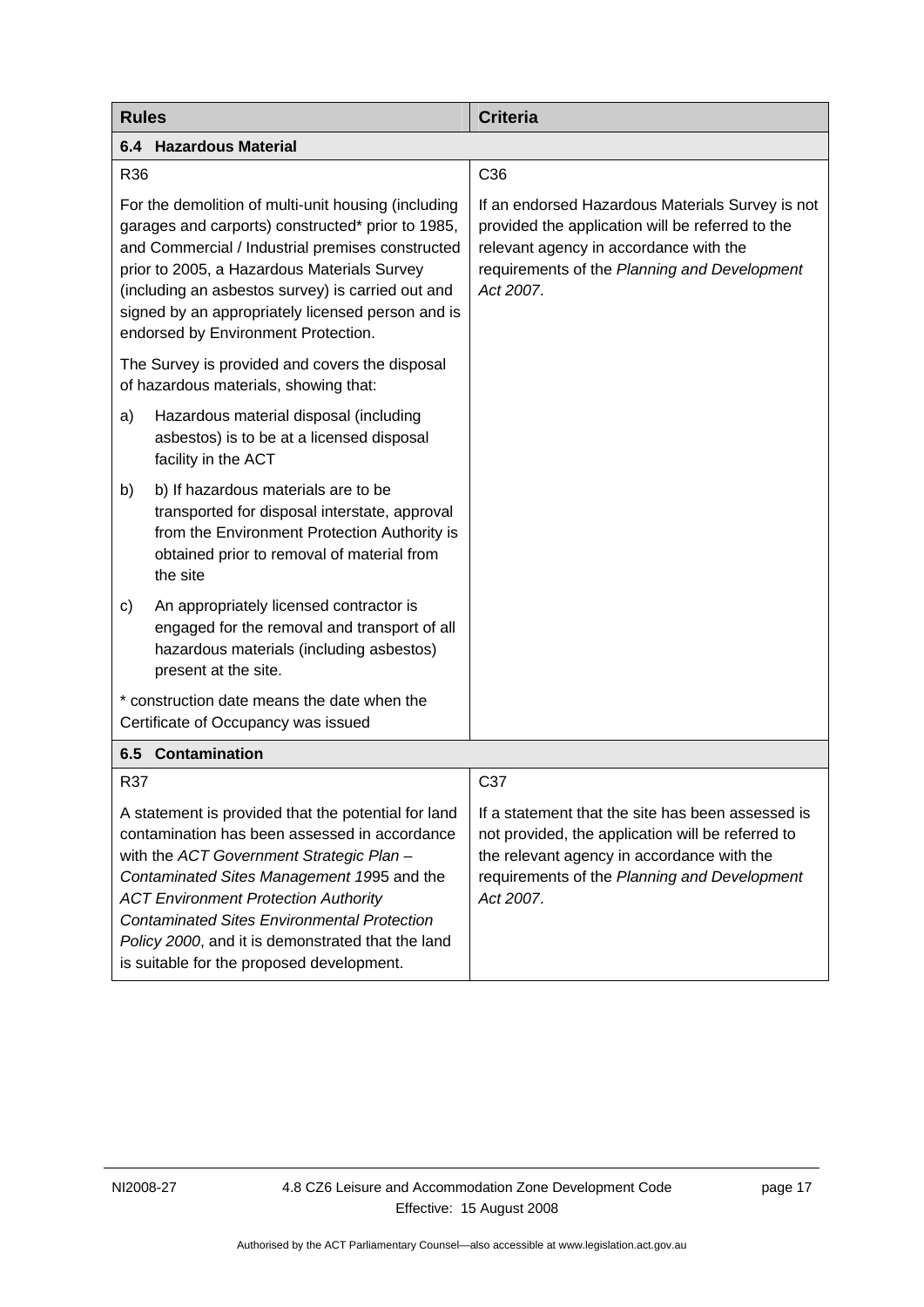<span id="page-21-0"></span>

| <b>Rules</b>                                                                                                                                                                                                                                                         | <b>Criteria</b>                                                                                                                                                                                                                                                                                        |  |
|----------------------------------------------------------------------------------------------------------------------------------------------------------------------------------------------------------------------------------------------------------------------|--------------------------------------------------------------------------------------------------------------------------------------------------------------------------------------------------------------------------------------------------------------------------------------------------------|--|
| <b>Erosion and Sediment Control</b><br>6.6                                                                                                                                                                                                                           |                                                                                                                                                                                                                                                                                                        |  |
| <b>R38</b>                                                                                                                                                                                                                                                           | C38                                                                                                                                                                                                                                                                                                    |  |
| For sites less than 0.3 of a hectare, a plan is<br>provided to demonstrate that the development<br>complies with the ACT Environment Protection<br>Authority, Environment Protection Guidelines for<br>Construction and Land Development in the ACT,<br>August 2007. | If a plan is not provided, the application will be<br>referred to the relevant agency in accordance<br>with the requirements of the Planning and<br>Development Act 2007.                                                                                                                              |  |
| R39                                                                                                                                                                                                                                                                  | C39                                                                                                                                                                                                                                                                                                    |  |
| For development on a site greater than 0.3 of a<br>hectare, the application is accompanied by an<br>Erosion and Sediment Control Plan endorsed by<br><b>ACT Environment Protection.</b>                                                                              | If an endorsed Sediment and Erosion Control<br>Plan is not provided the application will be<br>referred to the relevant agency in accordance<br>with the requirements of the Planning and<br>Development Act 2007.                                                                                     |  |
| <b>6.7 Excavation</b>                                                                                                                                                                                                                                                |                                                                                                                                                                                                                                                                                                        |  |
|                                                                                                                                                                                                                                                                      | C40                                                                                                                                                                                                                                                                                                    |  |
| There is no applicable rule.                                                                                                                                                                                                                                         | Onsite cut and fill is minimised and managed to<br>ameliorate negative off site impacts.                                                                                                                                                                                                               |  |
| 6.8 Wind                                                                                                                                                                                                                                                             |                                                                                                                                                                                                                                                                                                        |  |
| There is no applicable rule.                                                                                                                                                                                                                                         | C41<br>For buildings higher than 19 m but less than<br>28 m, a wind assessment report prepared by a<br>suitably qualified person demonstrates that the<br>development will not impact adversely on safety<br>and comfort in the public realm and other open<br>spaces associated with the development. |  |
| R42                                                                                                                                                                                                                                                                  |                                                                                                                                                                                                                                                                                                        |  |
| For buildings higher than 28 m, a report on wind<br>testing conducted by a suitably qualified person<br>establishes that the following wind speeds are<br>met by the development:                                                                                    | This is a mandatory requirement. There is no<br>applicable criterion.                                                                                                                                                                                                                                  |  |
| main pedestrian areas and routes: 10 m/s,<br>a)<br>and                                                                                                                                                                                                               |                                                                                                                                                                                                                                                                                                        |  |
| all other streets and public places:<br>b)<br>16 m/s.                                                                                                                                                                                                                |                                                                                                                                                                                                                                                                                                        |  |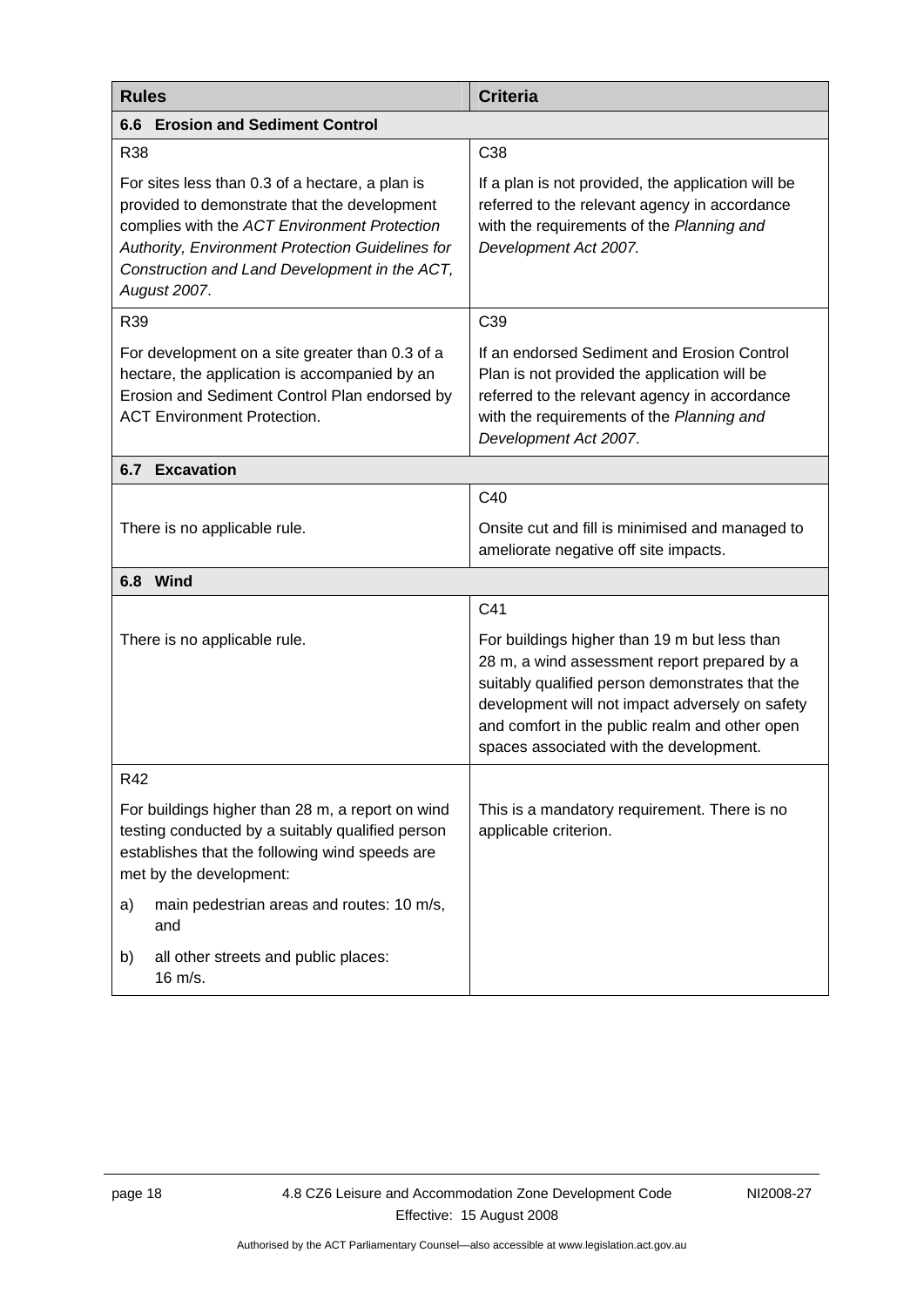<span id="page-22-0"></span>

| <b>Rules</b>                                                                                                                                                                                                             | <b>Criteria</b>                                                                                                                                                                                         |  |
|--------------------------------------------------------------------------------------------------------------------------------------------------------------------------------------------------------------------------|---------------------------------------------------------------------------------------------------------------------------------------------------------------------------------------------------------|--|
| <b>Air Emissions - Odours</b><br>6.9                                                                                                                                                                                     |                                                                                                                                                                                                         |  |
| R43                                                                                                                                                                                                                      | C43                                                                                                                                                                                                     |  |
| A statement is provided that all exhaust and<br>ventilation systems for food retail premises are<br>installed and operated to comply with AS1668.1<br>The Use of Ventilation and Air-conditioning in<br><b>Buildings</b> | This is a mandatory requirement. There is no<br>applicable criterion.                                                                                                                                   |  |
| 6.10 Noise                                                                                                                                                                                                               |                                                                                                                                                                                                         |  |
| <b>R44</b>                                                                                                                                                                                                               | C44                                                                                                                                                                                                     |  |
| A Noise Management Plan, prepared by an<br>accredited acoustic specialist who is a member of<br>the Australian Acoustical Society, endorsed by<br>Environment Protection is provided for the<br>following uses:          | If an endorsed Noise Management Plan is not<br>provided, the application will be referred to the<br>relevant agency in accordance with the<br>requirements of the Planning and Development<br>Act 2007. |  |
| -club                                                                                                                                                                                                                    |                                                                                                                                                                                                         |  |
| -drink establishment                                                                                                                                                                                                     |                                                                                                                                                                                                         |  |
| -hotel                                                                                                                                                                                                                   |                                                                                                                                                                                                         |  |
| -industry (except light industry)                                                                                                                                                                                        |                                                                                                                                                                                                         |  |
| -indoor entertainment facility                                                                                                                                                                                           |                                                                                                                                                                                                         |  |
| -restaurant                                                                                                                                                                                                              |                                                                                                                                                                                                         |  |
| The Noise Management Plan details the design,<br>siting and construction methods, which will be<br>used to minimise the impact of noise on<br>neighbours.                                                                |                                                                                                                                                                                                         |  |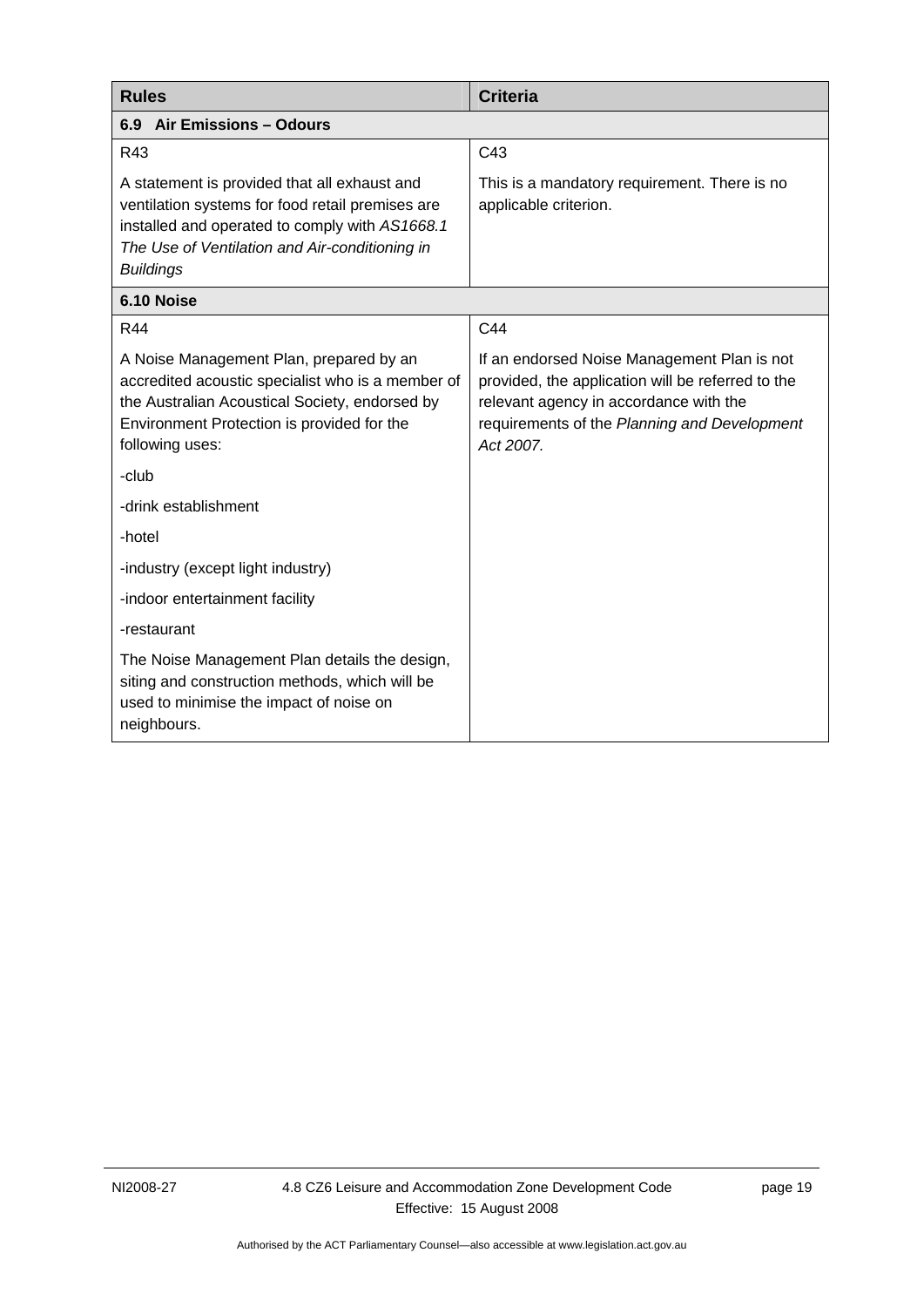# <span id="page-23-0"></span>**Element 7: Services**

**Intent:** 

a) To ensure, to the satisfaction of the relevant authority, provision of all necessary onsite services required for the construction and operation stages of the proposed use

| <b>Rules</b>                                                                                                                                                                                                                                                                                                                                                                                                      | <b>Criteria</b>                                                                                                                                                                                                               |
|-------------------------------------------------------------------------------------------------------------------------------------------------------------------------------------------------------------------------------------------------------------------------------------------------------------------------------------------------------------------------------------------------------------------|-------------------------------------------------------------------------------------------------------------------------------------------------------------------------------------------------------------------------------|
| 7.1 Waste Management                                                                                                                                                                                                                                                                                                                                                                                              |                                                                                                                                                                                                                               |
| R45                                                                                                                                                                                                                                                                                                                                                                                                               | C45                                                                                                                                                                                                                           |
| In accordance with section 148 of the Planning<br>and Development Act 2007, applications are to<br>be accompanied by a statement of compliance<br>from the Department of Territory and Municipal<br>Services stating that the waste facilities and<br>management associated with the development<br>are in accordance with the Development Control<br>Code for Best Practice Waste Management in the<br>ACT 1999. | If a statement of compliance is not provided the<br>application will be referred to the Department of<br>Territory and Municipal Services in accordance<br>with the requirements of the Planning and<br>Development Act 2007. |
| R46                                                                                                                                                                                                                                                                                                                                                                                                               | C46                                                                                                                                                                                                                           |
| A Statement of Compliance from the relevant<br>agency is provided, which confirms that the<br>discharge (or potential discharge by accident or<br>spillage) of non-domestic liquid waste to the<br>sewerage or stormwater networks complies with<br>utility standards and requirements.                                                                                                                           | If a Statement of Compliance is not provided the<br>application will be referred to the relevant agency<br>in accordance with the requirements of the<br>Planning and Development Act 2007.                                   |
| 7.2 Servicing and Site Management                                                                                                                                                                                                                                                                                                                                                                                 |                                                                                                                                                                                                                               |
| <b>R47</b>                                                                                                                                                                                                                                                                                                                                                                                                        | C47                                                                                                                                                                                                                           |
| In accordance with section 148 of the Planning<br>and Development Act 2007, the application is<br>accompanied by a Statement of Endorsement<br>from the relevant agency stating that the waste<br>facilities and management associated with the<br>development are in accordance with the Design<br>Standards for Urban Infrastructure.                                                                           | If a Statement of Endorsement is not provided the<br>application will be referred to the relevant agency<br>in accordance with the requirements of the<br>Planning and Development Act 2007.                                  |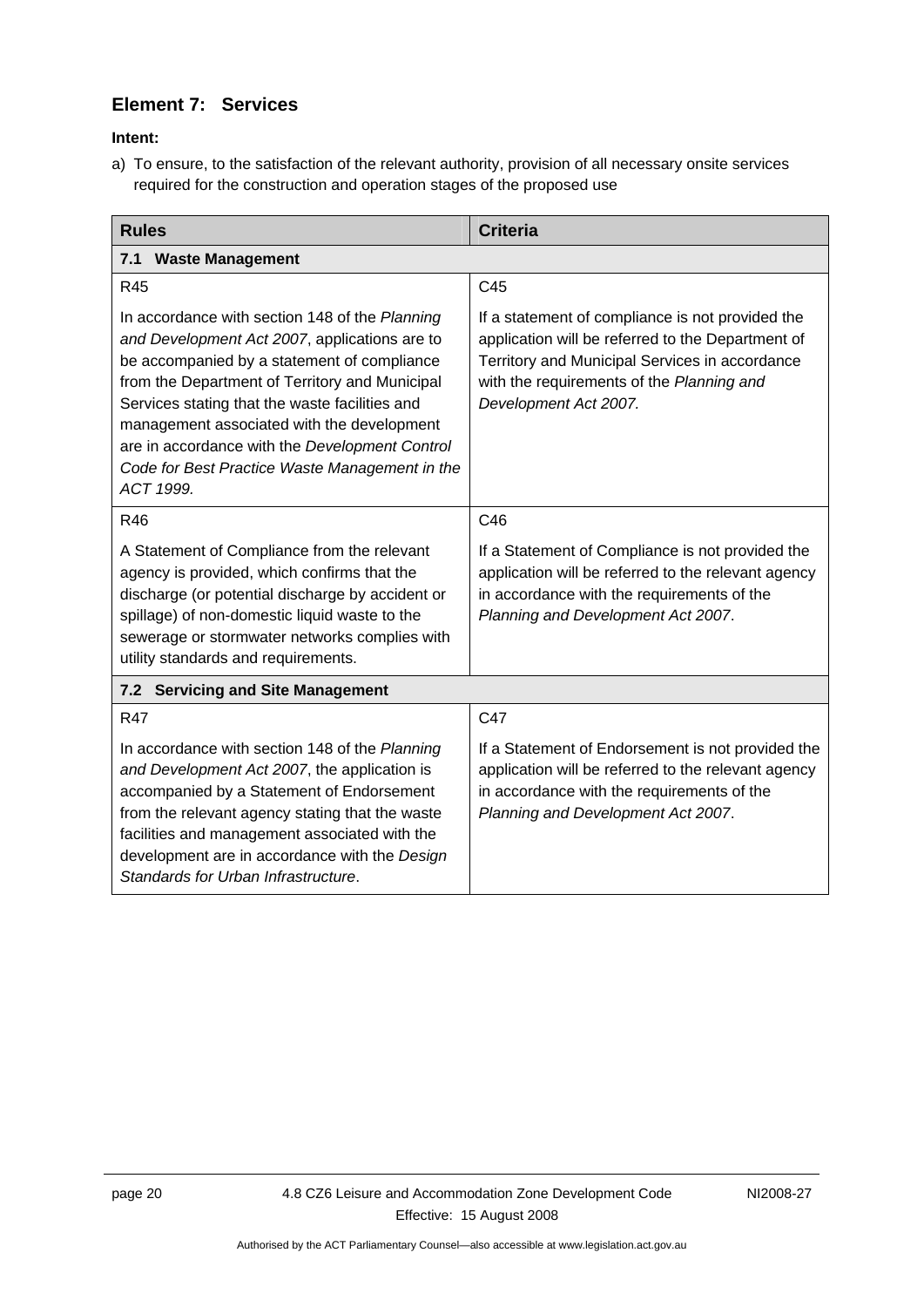<span id="page-24-0"></span>

| <b>Rules</b>                                                                                                                                                                                                                                                                                                                                                         | <b>Criteria</b>                                                                                                                                                                             |  |
|----------------------------------------------------------------------------------------------------------------------------------------------------------------------------------------------------------------------------------------------------------------------------------------------------------------------------------------------------------------------|---------------------------------------------------------------------------------------------------------------------------------------------------------------------------------------------|--|
| 7.3 Utilities                                                                                                                                                                                                                                                                                                                                                        |                                                                                                                                                                                             |  |
| <b>R48</b>                                                                                                                                                                                                                                                                                                                                                           | C48                                                                                                                                                                                         |  |
| A Statement of Compliance from each relevant<br>utility provider (for water, sewerage, stormwater,<br>electricity and gas) is provided, which confirms<br>that the location and nature of earthworks, utility<br>connections, proposed buildings, pavements and<br>landscape features comply with utility standards,<br>access provisions and asset clearance zones. | If a Statement of Compliance is not provided the<br>application will be referred to the relevant agency<br>in accordance with the requirements of the<br>Planning and Development Act 2007. |  |
| Note: Where there is a conflict between planning and utility<br>requirements, the utility requirements take precedence over<br>other provisions of this Code.                                                                                                                                                                                                        |                                                                                                                                                                                             |  |
| R49                                                                                                                                                                                                                                                                                                                                                                  |                                                                                                                                                                                             |  |
| All new permanent or long-term electricity supply<br>lines are underground                                                                                                                                                                                                                                                                                           | This is a mandatory requirement. There is no<br>applicable criterion.                                                                                                                       |  |
| 7.4 Waste Water                                                                                                                                                                                                                                                                                                                                                      |                                                                                                                                                                                             |  |
| <b>R50</b>                                                                                                                                                                                                                                                                                                                                                           | C <sub>50</sub>                                                                                                                                                                             |  |
| Subject to ACTEWAGL approval, all under cover<br>areas drain to the sewer.                                                                                                                                                                                                                                                                                           | This is a mandatory requirement. There is no<br>applicable criterion.                                                                                                                       |  |
| 7.5<br><b>Storage</b>                                                                                                                                                                                                                                                                                                                                                |                                                                                                                                                                                             |  |
| R <sub>51</sub>                                                                                                                                                                                                                                                                                                                                                      | C <sub>51</sub>                                                                                                                                                                             |  |
| Outdoor storage areas address all of the<br>following:                                                                                                                                                                                                                                                                                                               | Where the proposed use requires open areas for<br>storage of goods and materials, adequate                                                                                                  |  |
| a)<br>are located behind the building line                                                                                                                                                                                                                                                                                                                           | provision is included in the design and layout of<br>the site for these areas, and they do not encroach                                                                                     |  |
| are screened from view from any road or<br>b)<br>other public area                                                                                                                                                                                                                                                                                                   | on car parking, driveways or landscaped areas.                                                                                                                                              |  |
| do not encroach on car-parking areas,<br>C)<br>driveways, or landscape areas.                                                                                                                                                                                                                                                                                        |                                                                                                                                                                                             |  |
| <b>Easements</b><br>7.6                                                                                                                                                                                                                                                                                                                                              |                                                                                                                                                                                             |  |
| <b>R52</b>                                                                                                                                                                                                                                                                                                                                                           |                                                                                                                                                                                             |  |
| There is no encroachment over easements or<br>rights of way.                                                                                                                                                                                                                                                                                                         | This is a mandatory requirement. There is no<br>applicable criterion.                                                                                                                       |  |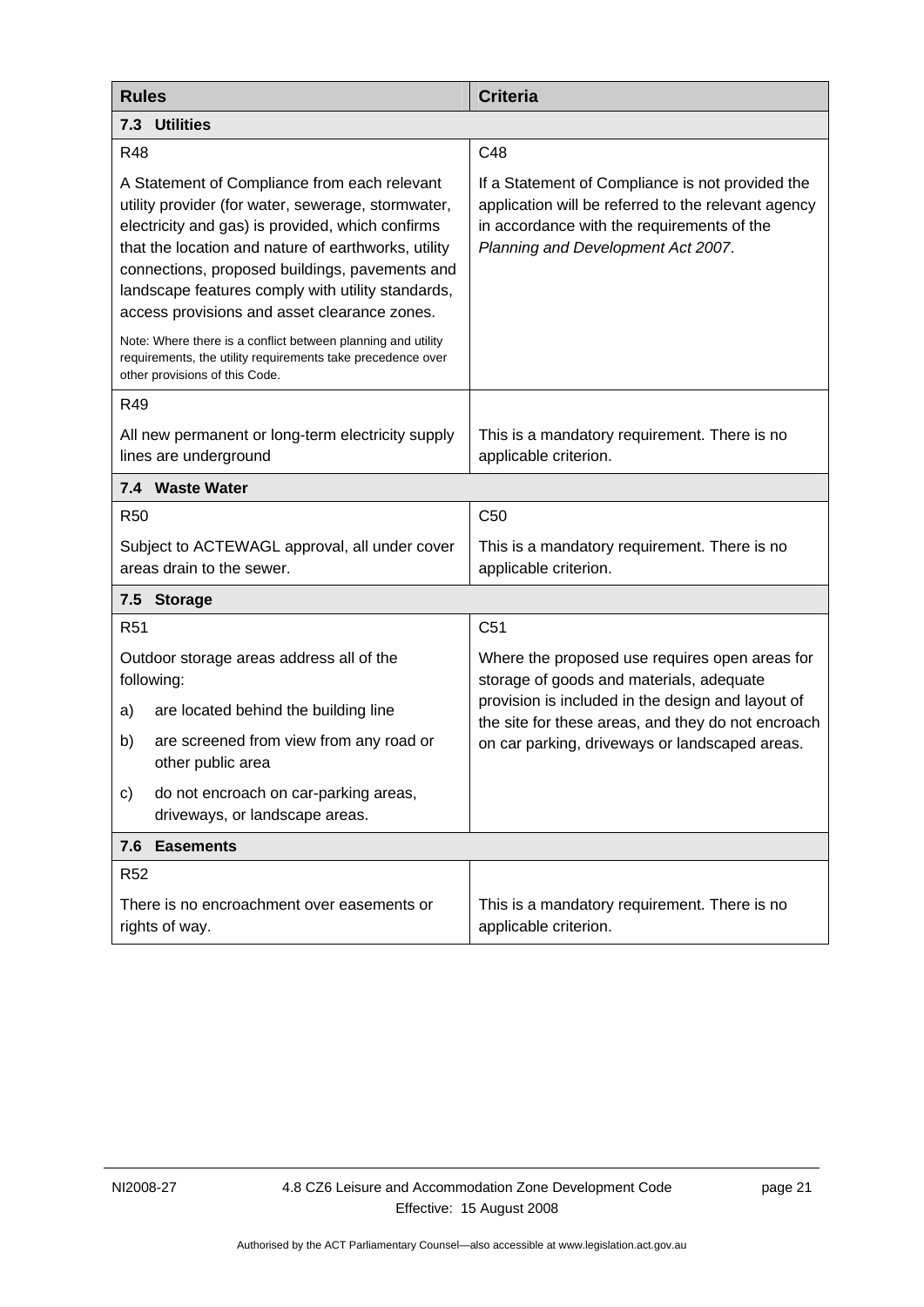# <span id="page-25-0"></span>**Part B – Site Specific Development Controls**

# **Element 1: Restrictions on Use**

- a) To ensure that development in leisure and accommodation areas does not undermine the function of commercial centres
- b) To provide for additional uses in appropriate locations to complement tourist, recreation and leisure facilities and promote better use of existing infrastructure
- c) To promote leisure and recreation activities in Belconnen along the lake foreshore
- d) To provide for uses that relate functionally and visually to the Tuggeranong Town Centre and the Murrumbidgee River Corridor and/or the Lake, while protecting the water quality of the River

| <b>Rules</b>                                                                                                                                                                                            | <b>Criteria</b>                                                                                                                                                                                                                                                                                                                         |
|---------------------------------------------------------------------------------------------------------------------------------------------------------------------------------------------------------|-----------------------------------------------------------------------------------------------------------------------------------------------------------------------------------------------------------------------------------------------------------------------------------------------------------------------------------------|
| <b>Belconnen Section 65 and 187</b><br>1.1                                                                                                                                                              |                                                                                                                                                                                                                                                                                                                                         |
| R <sub>53</sub>                                                                                                                                                                                         |                                                                                                                                                                                                                                                                                                                                         |
| On Belconnen Sections 65 and 187 (Figure B1)<br>the following uses are permitted on upper floors<br>only:                                                                                               | This is a mandatory requirement. There is no<br>applicable criterion.                                                                                                                                                                                                                                                                   |
| Office<br>a)                                                                                                                                                                                            |                                                                                                                                                                                                                                                                                                                                         |
| <b>Residential use</b><br>b)                                                                                                                                                                            |                                                                                                                                                                                                                                                                                                                                         |
| 1.2 Yarralumla Section 102                                                                                                                                                                              |                                                                                                                                                                                                                                                                                                                                         |
| <b>R54</b>                                                                                                                                                                                              |                                                                                                                                                                                                                                                                                                                                         |
| For Yarralumla Section 102 Blocks 1, 7 and 20<br>(Figure B2):                                                                                                                                           | This is a mandatory requirement. There is no<br>applicable criterion.                                                                                                                                                                                                                                                                   |
| Shops a total maximum 500 $m^2$ excluding<br>a)<br>shops associated with or related to<br>entertainment, accommodation and leisure<br>uses                                                              |                                                                                                                                                                                                                                                                                                                                         |
| Offices a total maximum of 1500 $m^2$ .<br>b)                                                                                                                                                           |                                                                                                                                                                                                                                                                                                                                         |
| Greenway Sections 28 and 46 and Lake Tuggeranong<br>1.3                                                                                                                                                 |                                                                                                                                                                                                                                                                                                                                         |
| <b>R55</b>                                                                                                                                                                                              | C <sub>55</sub>                                                                                                                                                                                                                                                                                                                         |
| Land uses or subdivisions on Greenway Section<br>28 and Section 46 that may jeopardise water<br>quality or the visual character of the river corridor<br>or lake foreshores are prohibited (Figure B3). | Land uses on Greenway Section 28 and Section<br>46 are compatible visually and functionally with<br>both the town centre and the river and lake<br>environments, have minimal servicing and<br>structural demands and generally contain storm<br>water runoff on-site, or direct stormwater away<br>from the river to Lake Tuggeranong. |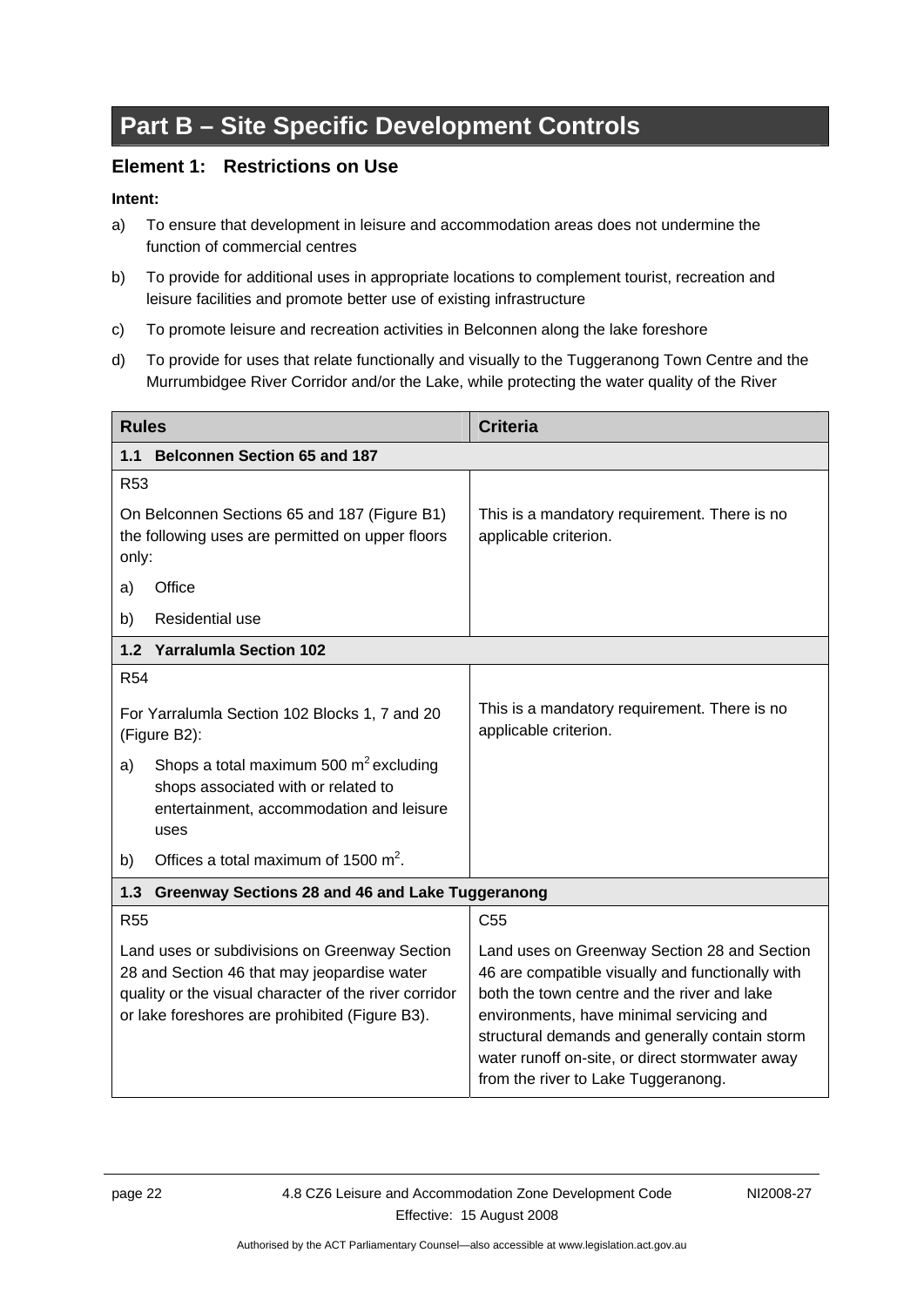<span id="page-26-0"></span>

| <b>Rules</b>                                                                                                                                                                                                    | <b>Criteria</b>                                                       |
|-----------------------------------------------------------------------------------------------------------------------------------------------------------------------------------------------------------------|-----------------------------------------------------------------------|
| 1.4 Narrabundah Section 34 Block 1                                                                                                                                                                              |                                                                       |
| <b>R55A</b>                                                                                                                                                                                                     |                                                                       |
| Where permitted, all multi-unit housing is<br>designed to comply with Part $A(3) - RZ3 - Urban$<br>Residential Zone, Part B and Part C(3) of the<br>Residential Zones - Multi Unit Housing<br>Development Code. | This is a mandatory requirement. There is no<br>applicable criterion. |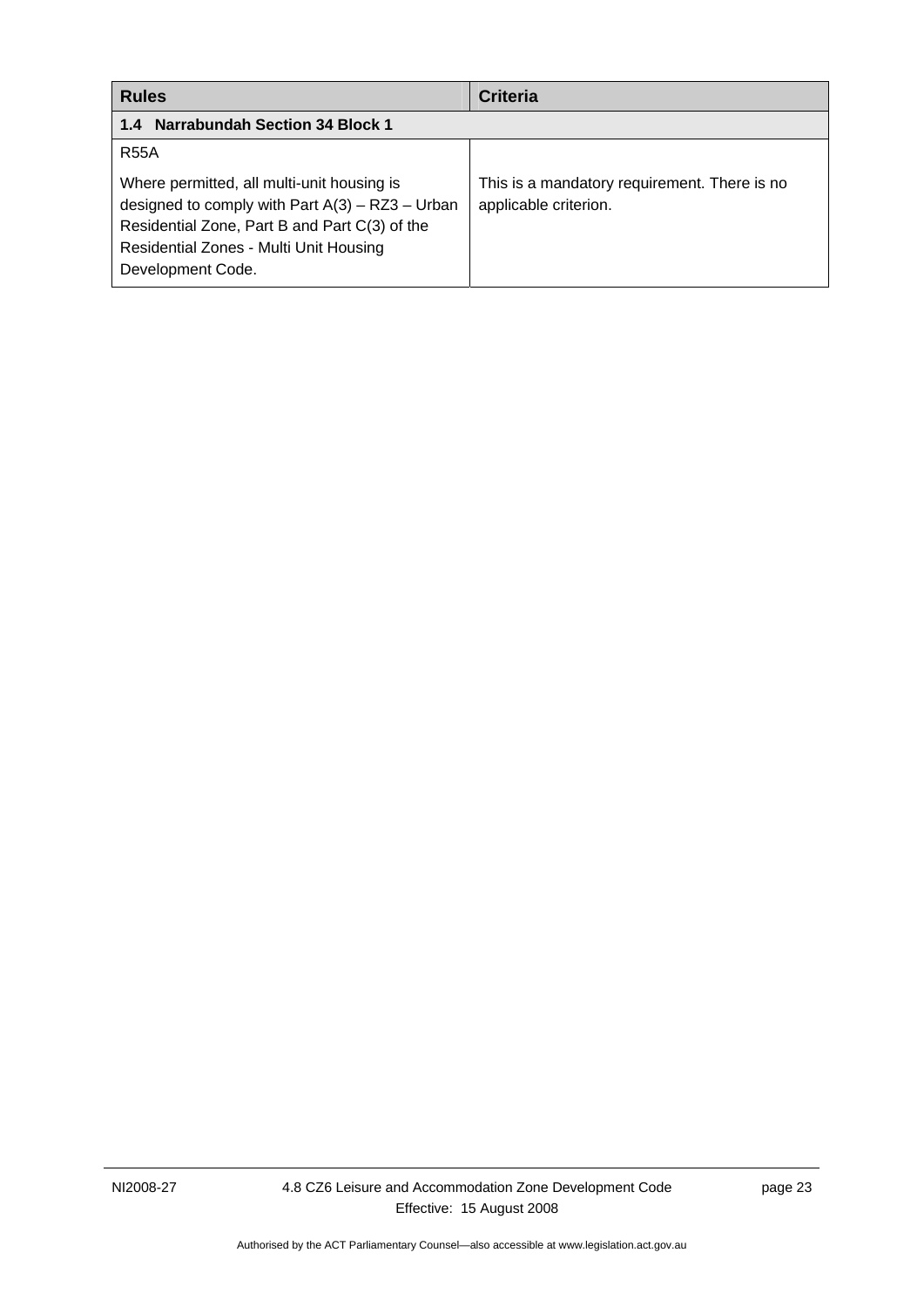# <span id="page-27-0"></span>**Element 2: Building and Site Controls**

- a) To ensure that buildings are compatible with the built form, siting and scale of development in adjacent areas or the desired future character of the area established within the Plan.
- b) To provide for development that relates functionally and visually to the Tuggeranong Town Centre and the Murrumbidgee River Corridor and/or the Lake, while protecting the water quality of the River

| <b>Rules</b>                                | <b>Criteria</b>                                                                                                                                                                                                                                                                                                                                                                                                                                       |
|---------------------------------------------|-------------------------------------------------------------------------------------------------------------------------------------------------------------------------------------------------------------------------------------------------------------------------------------------------------------------------------------------------------------------------------------------------------------------------------------------------------|
| <b>Belconnen Sections 65 and 187</b><br>2.1 |                                                                                                                                                                                                                                                                                                                                                                                                                                                       |
|                                             | C <sub>56</sub>                                                                                                                                                                                                                                                                                                                                                                                                                                       |
| There is no applicable rule.                | For Belconnen Sections 65 and 187 (Figure B1)<br>building heights comply with all of the<br>a)<br>following:<br>are compatible with existing, or future<br>i)<br>desired character of, adjacent<br>development<br>ii) are appropriate to the scale and function<br>of the use<br>iii) minimise detrimental impacts including<br>overshadowing and excessive scale.<br>Maximum building heights are:<br>b)<br>4 storeys on southern and western<br>i). |
|                                             | boundary of Section 187; and<br>ii) 2 storeys elsewhere.                                                                                                                                                                                                                                                                                                                                                                                              |
|                                             | C <sub>57</sub>                                                                                                                                                                                                                                                                                                                                                                                                                                       |
| There is no applicable rule.                | Setbacks on Belconnen Section 65 and 187<br>(Figure B1) retain a continuous pedestrian plaza<br>along the shore of Lake Ginninderra.                                                                                                                                                                                                                                                                                                                  |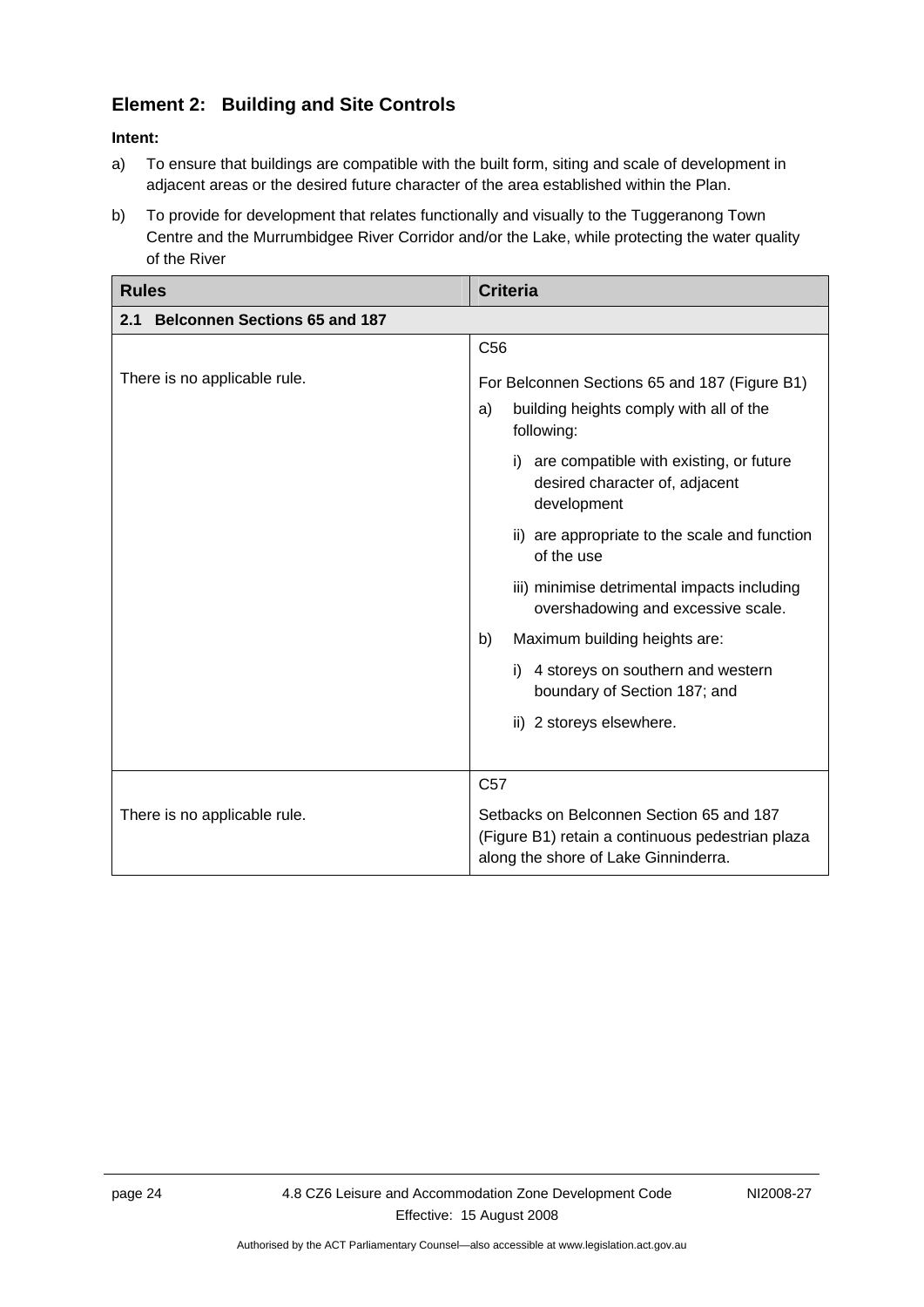<span id="page-28-0"></span>

| <b>Rules</b>                                                                                                 | <b>Criteria</b>                                                                                                              |  |
|--------------------------------------------------------------------------------------------------------------|------------------------------------------------------------------------------------------------------------------------------|--|
| 2.2 Yarralumla Section 102                                                                                   |                                                                                                                              |  |
|                                                                                                              | C <sub>58</sub>                                                                                                              |  |
| There is no applicable rule.                                                                                 | For Yarralumla Section 102 (Figure B2)                                                                                       |  |
|                                                                                                              | Building heights comply with all of the<br>a)<br>following:                                                                  |  |
|                                                                                                              | i) are compatible with existing, or future<br>desired character of, adjacent<br>development                                  |  |
|                                                                                                              | ii) are appropriate to the scale and function<br>of the use                                                                  |  |
|                                                                                                              | iii) minimise detrimental impacts including<br>overshadowing and excessive scale.                                            |  |
|                                                                                                              | Maximum building heights are:<br>b)                                                                                          |  |
|                                                                                                              | i) 3 storeys for residential use; and                                                                                        |  |
|                                                                                                              | ii) 2 storeys for other uses.                                                                                                |  |
| R <sub>59</sub>                                                                                              | C <sub>59</sub>                                                                                                              |  |
| Minimum setbacks are 20m on the northern and<br>eastern boundaries of Yarralumla Section 102<br>(Figure B2). | The impact of development on adjacent uses is<br>minimised.                                                                  |  |
| 2.3 Greenway Sections 28 and 46 and Lake Tuggeranong                                                         |                                                                                                                              |  |
|                                                                                                              | C60                                                                                                                          |  |
| There is no applicable rule.                                                                                 | For Greenway Sections 28 and 46 (Figure B3) a)<br>Development does not prejudice water<br>quality in the Murrumbidgee River. |  |
|                                                                                                              | Development intensity is low and allows for<br>b)<br>point source retention of storm water and<br>landscaping opportunities. |  |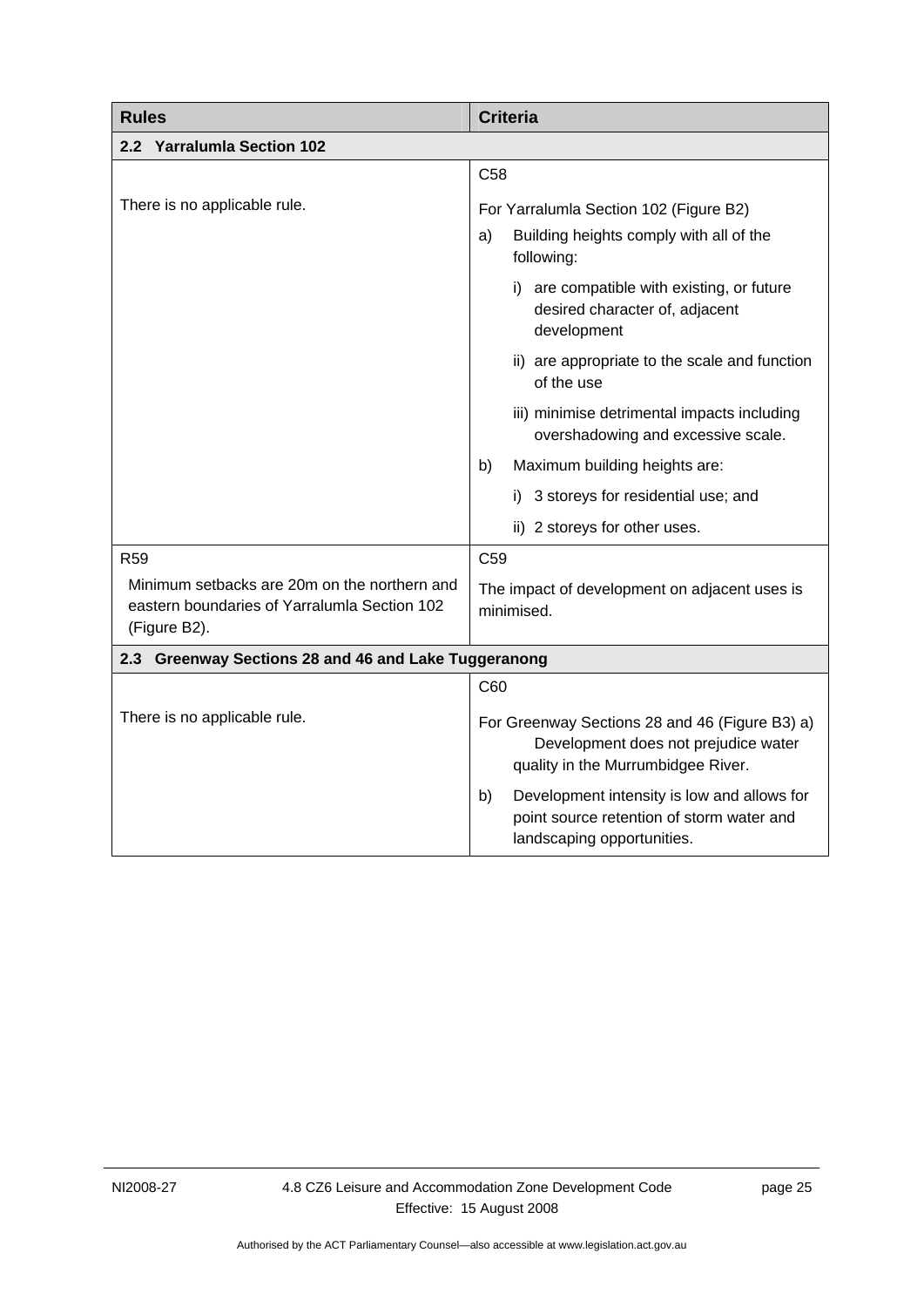# <span id="page-29-0"></span>**Element 3: Built form**

## **Intent:**

a) To ensure that buildings are compatible with the built form, siting and scale of development in adjacent areas

| <b>Rules</b>                                                 | <b>Criteria</b>                                                                                                                                                      |
|--------------------------------------------------------------|----------------------------------------------------------------------------------------------------------------------------------------------------------------------|
| <b>Nicholls Section 2 and Section 39 (Gold Creek)</b><br>3.1 |                                                                                                                                                                      |
|                                                              | C61                                                                                                                                                                  |
| There is no applicable rule.                                 | Development within and adjacent to the<br>Ginninderra Village Complex heritage area is<br>sympathetic in materials and form to the historic<br>features of the area. |



# **Figure B1 Belconnen Section 65 and 187**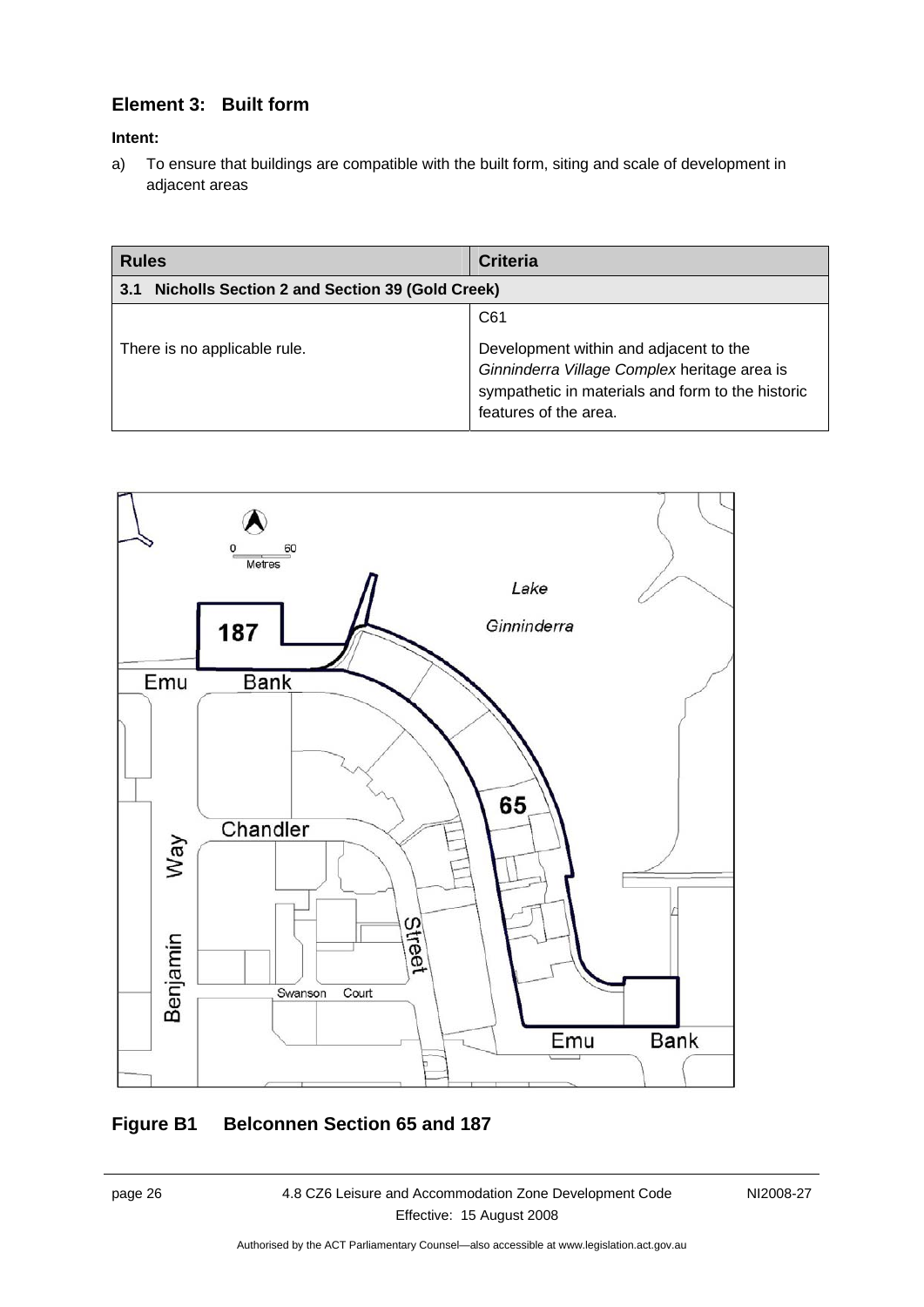